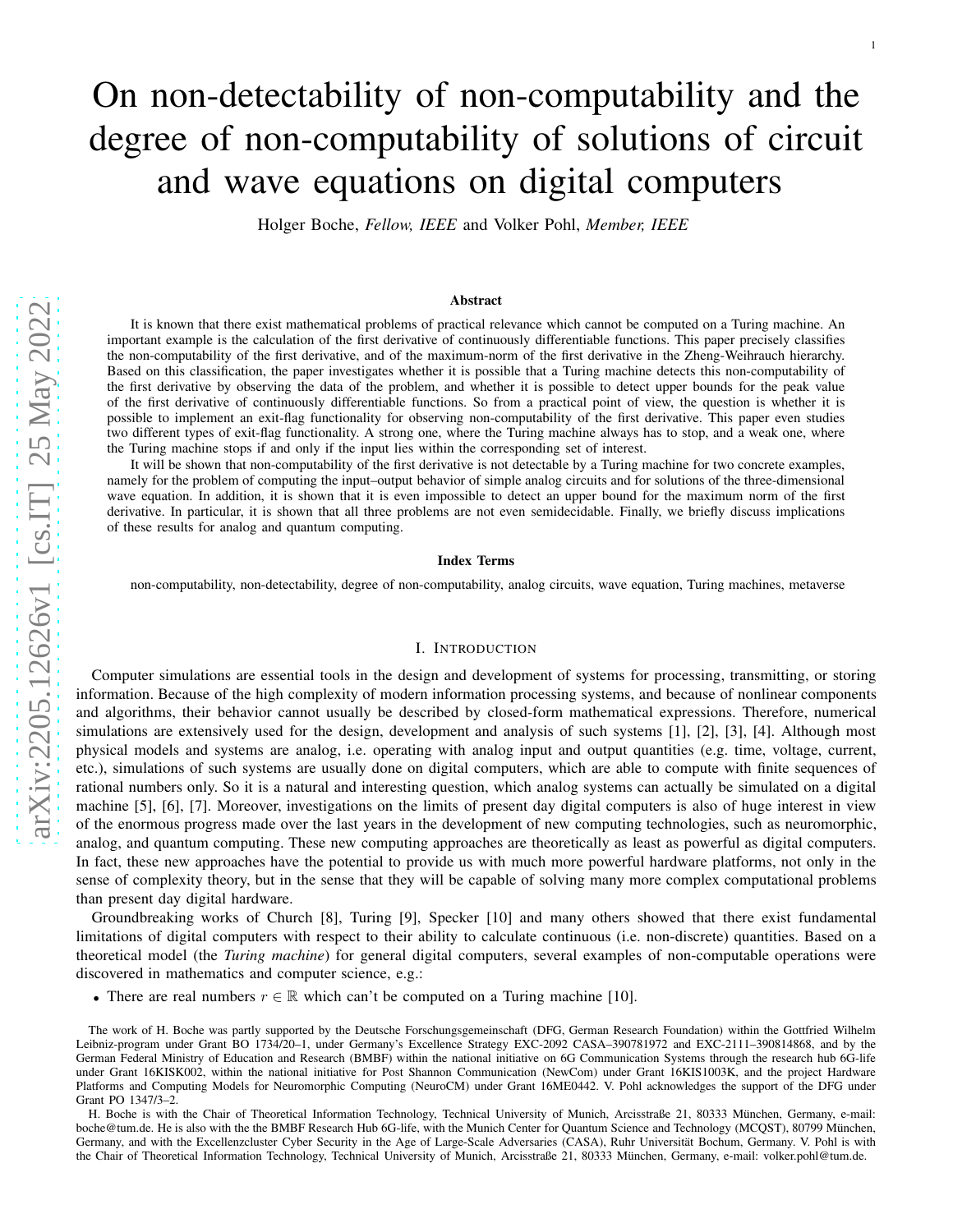- There are computable continuous functions u which are continuously differentiable but with a first derivative  $u'(\tau)$  which is not computable on a Turing machine at certain computable points  $\tau \in \mathbb{R}$  [11].
- There exist computable initial values for the three-dimensional wave equation so that the solution of the corresponding Cauchy problem is not computable at certain computable times and positions [12], [13].

Closely related to the mentioned results on the computability of the derivative is the computability theory of differential equations, and there already exist a quite advanced structure theory for the computability of different classes of differential equations, see, e.g., [14] for polynomial differential equations and [15] for general differential equations. We also refer to the recent paper [16] for an excellent review on this topic.

Apart from characterizing whether a number is computable or not, it is sometimes desirable to classify the non-computable numbers according to their degree of non-computability. To this end, *Zheng* and *Weihrauch* introduced an arithmetic hierarchy of real numbers classifying different degrees of non-computability [17].

From a practical side, recent years have seen a growing interest of computability problems in engineering and information theory. This research discovered more operations, important for practical applications, which are not computable even under reasonable physical assumptions regarding the data of the problem. Examples include the calculation of channel capacities in information theory [18], the input-output relation of RLC circuits [19], the calculation of Fourier- and Hilbert transforms [20], [21], [22], the determination of spectral factorization [23], and the calculation of the signal bandwidth [24]. Moreover there do exist standard approaches in information theory and signal processing which naturally give a solution that is not effectively computable on digital hardware. Examples include probabilistic methods [25], [26], optimization techniques [27], [28], [29], applications of distribution theory [30], [31], and sampling based techniques [32], [33], [34], [35], to mention only a few.

### II. MOTIVATION AND PROBLEM FORMULATION

Non-computability has far reaching consequences for simulations with digital computers [19]. If the output of an operation is not computable, then it is generally impossible to assess how well the simulated result approximates the real output. This is of particular importance in computer-aided design (CAD) [36], [37], [38], where algorithms are expected to autonomously calculate certain quantities for given input data. If the operation is not computable, these algorithms may fail to compute a solution that satisfy predefined error bounds. To overcome these problems with non-computable solutions, one may try to algorithmically detect the non-computability before the actual computation. Modern simulation programs often contain functionality to assess several aspects of the quality of the simulation. Such a quality assessment can be done before, during, or after the actual simulation. Then the simulation program may react accordingly. For example:

- Before the calculation, the program may check whether the input matrix for the simulation is ill-conditioned. If so, the program may simply stop further calculations.
- During the calculation, the program may observe whether the magnitude of the search direction becomes too small and stops further iterations.
- During the calculation, the program may count iterations, and terminates if this number becomes too large.
- After finishing the calculation, some algorithms can assess how confident the result might be.

These are just a few simple examples of the so-called *exit-flag functionality* as can be found in software packages like *MATLAB*, *Mathematica*, *Python*, and many others. With such a functionality, the simulation program itself is able to autonomously detect problems before/during/after the simulation, to make sure that the final result is sufficiently reliable. However, from the point of view of computability, the above requirements on the exit-flag functionality are generally too strong, even through they reflect the actual approach taken in many practical applications, such as computer-aided system and signal design. In these applications, one usually has the situation that either the program is able to solve the specific problem or, based on an exit flag functionality, it declares that it is not able to solve this specific problem. The following example shows that even very simple problems may not be algorithmically solvable but that it might be possible to slightly restrict the requirements to obtain a problem which is computationally solvable.

**EXAMPLE 1:** Assume that for a given computable number  $x \in \mathbb{R}$ , we want to decide whether  $x < 0$ , whether  $x = 0$ , or whether  $x > 0$ . It is well known that this problem is not algorithmically solvable [39], i.e. there exists *no* Turing machine TM with input x (or more precisely, with an algorithmic description of x) with 3 possible output states (" $x < 0$ ",  $x = 0$ , " $x > 0$ "), and which always stops for any arbitrary computable input  $x \in \mathbb{R}$ . The non-computability of this problem arises by the state " $x = 0$ ". Indeed, it was shown in [39] that there exists a Turing machine TM<sub>>0</sub> with computable input  $x \in \mathbb{R}$  and which has only one output state (" $x > 0$ ") and which stops if and only if  $x > 0$ . So the Turing machine TM<sub>>0</sub> accepts exactly all computable numbers  $x > 0$ . In the same way, one shows that there exists a Turing machine  $TM_{\leq 0}$  which accepts only all computable numbers  $x < 0$  [39]. Based on these two Turing machines one can now construct a third Turing machine TM<sup>\*</sup> whose inputs are all computational real numbers  $x \neq 0$  and which will always stop in one of the two output states " $x < 0$ " or " $x > 0$ ". So by leaving out the state " $x = 0$ ", we have obtained an algorithmically solvable problem.

In this paper, we investigate problems similar to the following more concrete example: Assume a simulation program that has to determine the first derivative  $u'(\tau)$  of a computable and continuously differentiable function u at a computable point  $\tau \in \mathbb{R}$ . Does there exist an algorithm which is able to autonomously decide (without any human help), for any given u in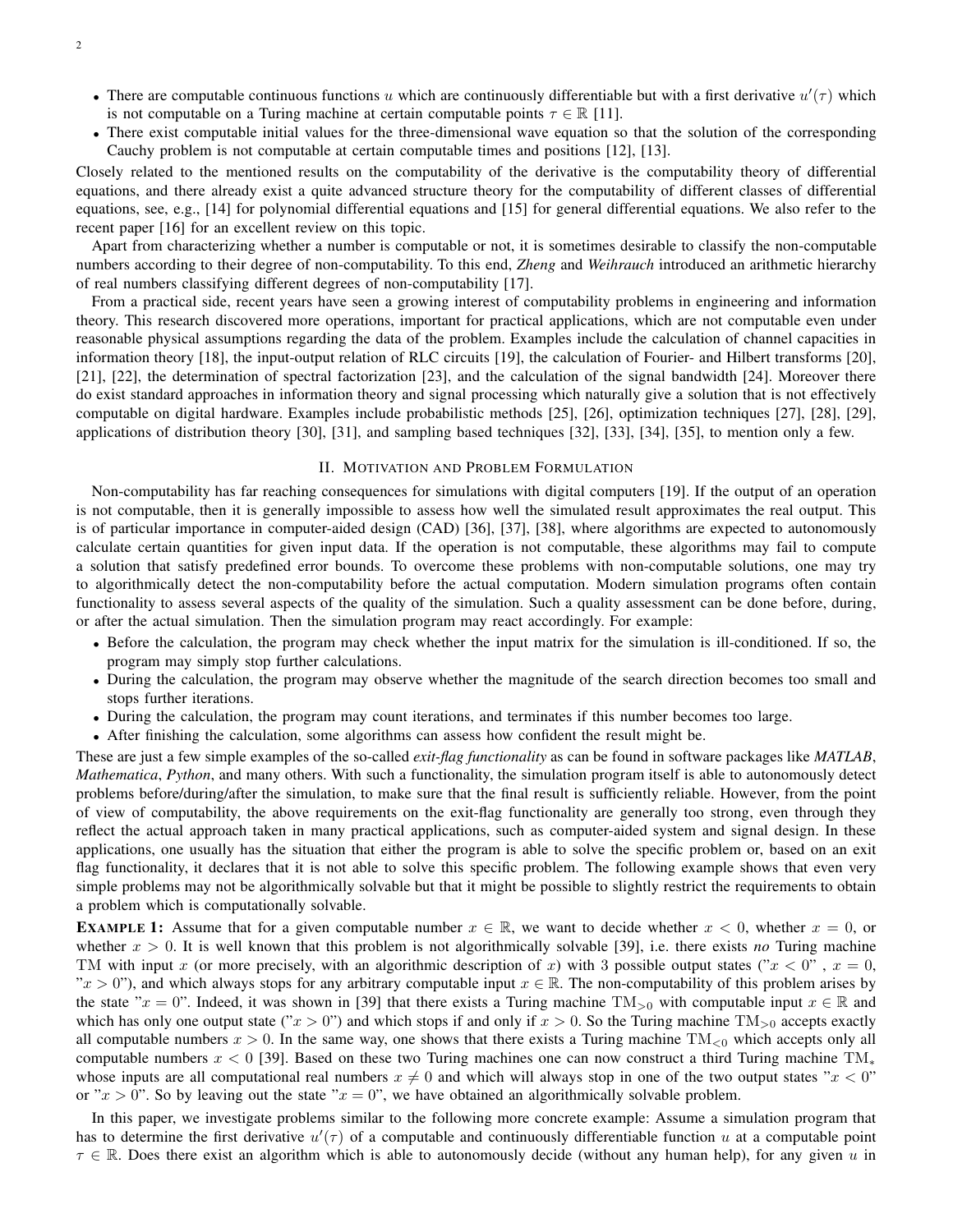

Fig. 1. Exit-flag functionality for the differential operator: A Turing machine  $TM_D(u)$  serves as a preprocessing unit for detecting whether  $u'(\tau)$  is computable or not. Dependent on the result, it either stops the calculation or it starts a Turing machine  $TM_u(i, \epsilon)$ , which computes  $u'(\tau)$  up to any predefined precision  $\epsilon > 0$ .



Fig. 2. Weak exit-flag functionality: A Turing machine  $TM_P(u)$  serves as a preprocessing unit which halts only if  $u'(\tau)$  is computable for the given  $u \in \mathcal{U}_c$ . In this case, TM<sub>P</sub> starts the actual Turing machine  $TM_u/(u, \epsilon)$ , which computes  $u'(\tau)$  up to any predefined precision  $\epsilon > 0$ .

a certain subset  $U_c$  of computable and continuously differentiable functions, whether  $u'(\tau)$  is computable or not? If such an algorithm exists, it could be used to implement an exit-flag functionality as sketched in Fig. 1. Therein, a Turing machine  $TM_D$ serves as a preprocessing unit which detects whether, for the given  $u \in \mathcal{U}_c$ , the value  $u'(\tau)$  is computable. If so, TM<sub>D</sub> starts the actual Turing machine  $TM_{u'}$  for calculating  $u'(\tau)$  up to the given precision  $\epsilon$ . Otherwise, if  $u'(\tau)$  is not computable, TM<sub>D</sub> stops the calculation. This paper is going to show that such a Turing machine  $TM_D$  does not actually exist for a reasonable and practical relevant set  $U_c$ . In fact, we will even show that the much weaker problem of detecting whether  $u \in U_c$  belongs to the set of functions for which  $u'(\tau)$  is computable is not solvable by any Turing machine. Such a Turing machine could be used for implementing a weak exit-flag functionality as sketched in Fig. 2. Only if  $u'(\tau)$  is computable, will a Turing machine be started for calculating  $u'(\tau)$  up to the desired precision  $\epsilon$ . Otherwise, if  $u'(\tau)$  is not computable, the preprocessor TM<sub>P</sub> may never halt. Alternatively, one may try to detect inputs  $u \in U_c$  for which the output  $u'(\tau)$  is not computable. Then the Turing machine stops the calculation of  $u'(\tau)$ . This alternative weak exit-flag functionality is sketched in Fig. 3.

*Remark 1:* Notice that the Turing machine  $TM_*$  in Example 1 was obtained by combining the two Turing machines  $TM_{<0}$ and  $TM_{>0}$ . Each of these two machines implements, in fact, such a weak-exit flag functionality.

EXAMPLE 2: Another example where an exit flag functionality is actually not algorithmically computable comes from computer-aided circuit and system design. Especially for non-linear circuits, the input-output behavior described by non-linear differential equations can often only be determined by simulations, because no closed-form solution exists. In these situations, it is of central importance to determine the maximum (time) interval for which a solution exists. If the input requires a solution outside this interval, the machine has to stop and has to indicate the this is not possible. Nevertheless, as it was shown in [15], these intervals cannot algorithmically be determined and we refer to [16] for an overview of more practically relevant results in this direction.

# *A. Problem statement*

This paper investigates several aspects of the detectability of the non-computability of the first derivative of continuously differentiable functions. The determination of the first derivative of certain signals or functions is an essential step in many algorithms in communications, signal processing, and quantum computing. For example, to simulate the output of linear timeinvariant systems described by an ordinary linear differential equation, one has to calculate the first (or higher order) derivative of the input signal. In wireless communications, one often needs to dynamically determine the peak value of the transmit signal. Applying the mean value theorem, this peak value can be estimated from the knowledge of the first derivative (see, e.g., [40] for an overview on this topic). Moreover, new applications of quantum algorithms for breaking advanced cryptosystems also need the first derivative of a certain function as an input [41], [42], [43]. If this first derivative cannot be provided, these algorithms may fail to achieve the high computational efficiency compared to classical algorithms.

Since the first derivative of a computable continuously differentiable function is usually not computable, it is natural to ask whether it is possible to algorithmically detect this non-computability. So we ask whether there exists an exit-flag functionality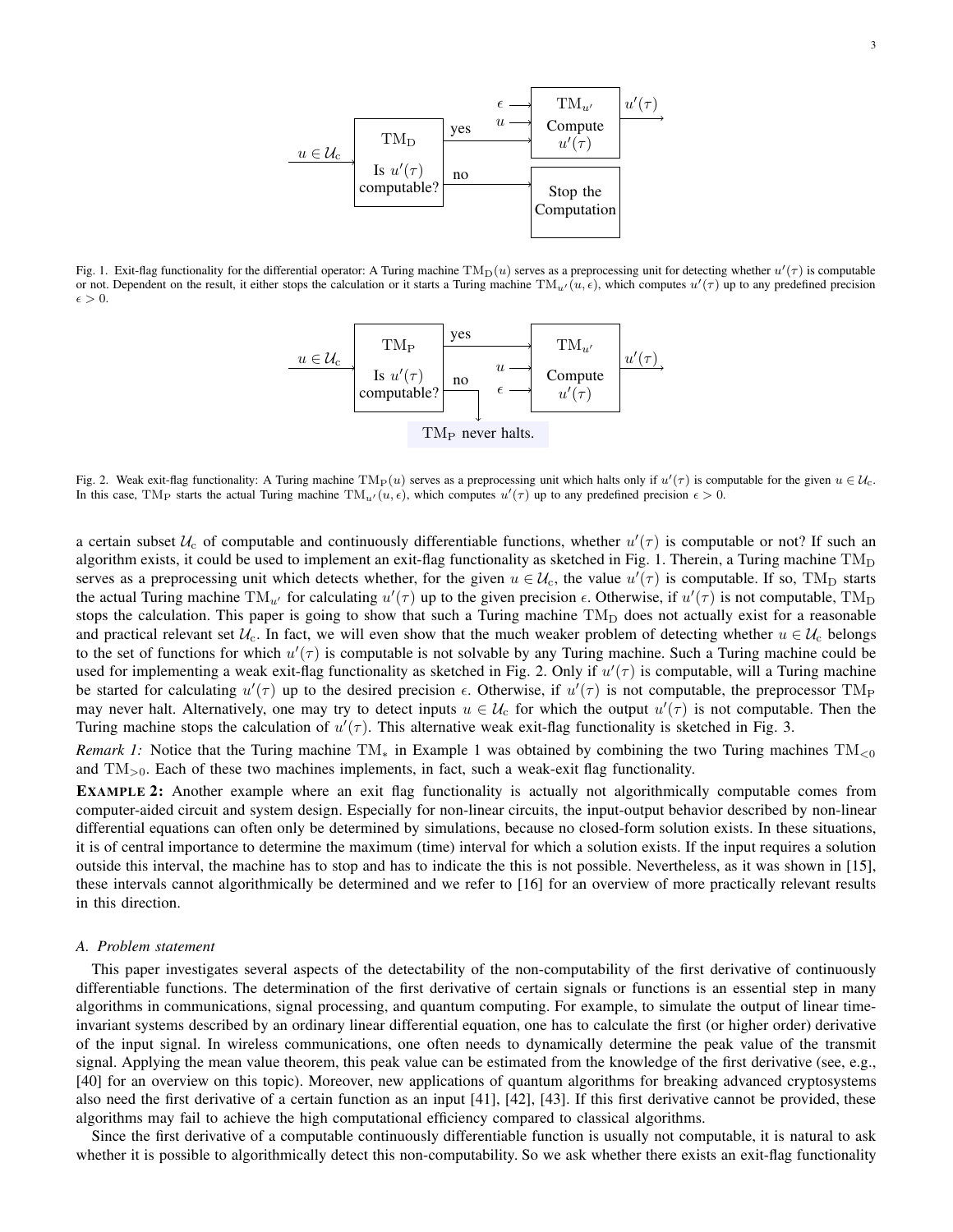

Fig. 3. Weak exit-flag functionality: The Turing machine  $TM_P(u)$  serves as a preprocessing unit which halts only if  $u'(\tau)$  is not computable for the given  $u \in \mathcal{U}_c$ . In this case, TM<sub>P</sub> stops the calculation with a notice that  $u'(\tau)$  is not computable. Otherwise TM<sub>P</sub> runs forever.

for detecting the non-computability of the first derivative. This paper is going to show that this is actually not possible. Nevertheless, in many applications (including the above examples from wireless communications and quantum computing), it will not be necessary to know the first derivative  $u'(\tau)$  of a function u at specific position  $\tau \in \mathbb{R}$  exactly, but it would be sufficient to have a good upper bound on the peak value of the first derivative, i.e. on  $||u'||_{\infty}$ . The question then is, is it possible to algorithmically decide for a given computable and continuously differentiable function  $u$  whether a certain number  $\lambda$  is an upper bound for  $||u'||_{\infty}$ ? This paper is going to show that even this decision problem is generally not semidecidable.

### *B. Contribution and outline of the paper*

In the first part of this paper, we investigate the computability of the first derivative for important subsets of continuously differentiable and computable functions. Starting with a known result on the non-computability of the first derivative, we will use the Zheng-Wheirauch hierarchy to precisely characterize the degree of this non-computability and the degree of the non-computability of the maximum norm of the first derivative. Since the first derivative and the maximum norm of the first derivative are generally not computable, the second part of this paper investigates whether it is possible to have exit-flag functionalities for detecting this non-computability. In particular, we are going to show that it is impossible to detect:

- the non-computability of the first derivative,
- an upper bound for the maximum norm of the first derivative,
- the non-computability of the solution of the wave equation.

Thus, this paper answers two of Daniel Kahneman's questions [44], from the areas of semi-autonomous vehicles and general artificial intelligence. Namely, he asks about problems which can be solved by humans but which can't be solved by machines, and he asks whether a machine is able to recognize by itself that it is faced with a problem which can only be solved by a human.

The remainder of the paper is organized as follows. Section III illustrates the importance of computability in circuit and system theory and it recalls the corresponding formal concepts and notions from computational analysis. Section IV precisely characterizes the non-computability of the first derivative, and of the maximum norm of the first derivative, for a subset of continuously differentiable and computable functions using the Zheng-Weihrauch hierarchy. Section V establishes the nondetectability of non-computability for the ordinary differential operator. Section VI will show the impossibility of detecting an upper bound for the maximum norm of the first derivative, and Section VII establishes the non-detectability of the noncomputability of solutions of the three-dimensional wave equation. The paper closes with discussions of future problems in Section VIII. At several places in this paper, we will need properties of the Poisson integral. These necessary results are collected in Appendix A, at the end of the paper.

### III. COMPUTABILITY THEORY

Computability theory plays a crucial role in assessing whether a continuous physical system can be simulated on a digital computer, and for the development of corresponding algorithms. The first part of this section illustrates and explains this fundamental importance, based on a very simple but generic example from circuit theory. Afterwards, we recall necessary notions and concepts from computability analysis to make the paper self-contained and accessible to readers not familiar with these concepts and notions. Detailed introductions to the topic may be found in [39], [45], [46], [47].

### *A. Circuit theory and computability*

For motivation and illustration, we consider one of the main building blocks in circuit and system theory, namely a resistor– capacitor (RC) circuit as in Fig. 4. Its output voltage  $u_{\text{out}}$  is related to its input  $u_{\text{in}}$  by the first order differential equation

$$
RC\frac{du_{\text{out}}}{dt}(t) + u_{\text{out}}(t) = u_{\text{in}}(t), \quad t \ge 0,
$$
\n(1)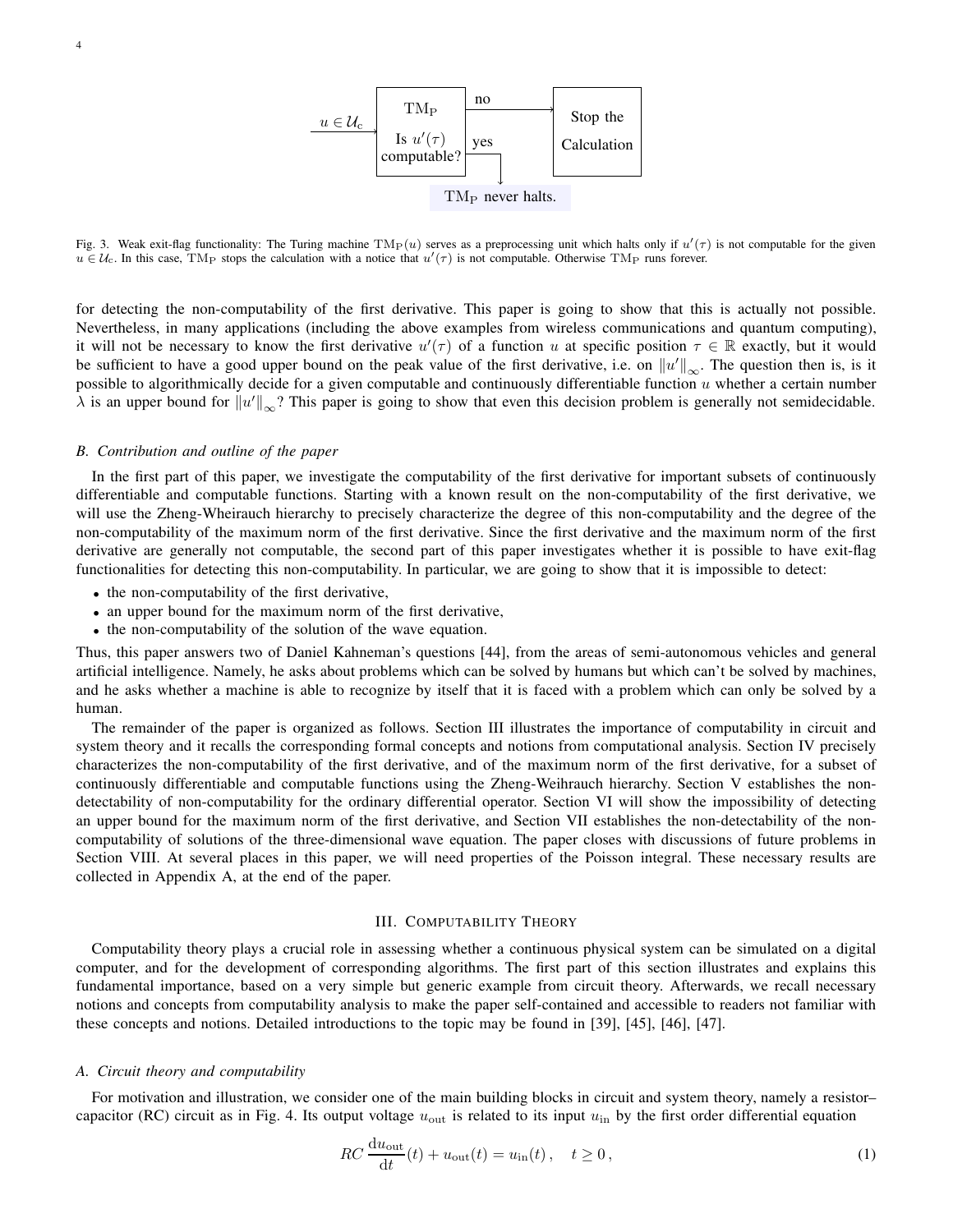

Fig. 4. An RC–circuit composed of a resistor R and a capacitor C with input voltage  $u_{in}(t)$  and output voltage  $u_{out}(t)$ .

with initial condition  $u_{\text{out}}(0) = u_0$ . Assume that we want to simulate this continuous system, i.e. for a given input  $u_{\text{in}}$ , we want to calculate the value  $u_{\text{out}}(t)$  for times  $t \ge 0$  exactly, on a digital computer. For simplicity, we assume that  $u_{\text{in}}(t)$  is identical to zero and the initial condition is  $u_{\text{out}}(0) = u_0 = 1$ . Then the solution of (1) is given by the closed-form expression

$$
u_{\text{out}}(t) = \exp\left(-\frac{t}{RC}\right) , \quad t > 0, \tag{2}
$$

and our goal is to calculate  $u_{\text{out}}(t)$  *exactly* for  $t > 0$ . Calculating  $u_{\text{out}}(t)$  exactly means that a digital computer is able to obtain the solution  $u_{\text{out}}(t)$  of (1) after finitely many computation steps.

We use the computing model of a *Turing machine* [9]. It describes an upper limit for the capability of any digital computer. If a problem is not solvable on a Turing machine, then it can't be solved on any digital computer. A Turing machine can calculate exactly, but only with rational numbers. So all inputs have to be rational, and if the Turing machine has computed a certain number (after finitely many computation steps), then this number is again rational. In our RC–circuit of Fig. 4, we therefore assume that R and C are rational numbers, and we restrict ourselves to calculate the output  $u(t)$  at rational times  $t > 0$ . Then  $t/(RC)$  is again rational and it follows from the Lindemann–Weierstrass theorem that the output  $u_{\text{out}}(t)$ , given by (2), is a transcendental number for every positive  $t \in \mathbb{Q}$ . In other words, no Turing machine is able to simulate exactly the output of the RC–circuit in Fig. 4.

Of course, from a practical point of view, there is no need to calculate  $u_{\text{out}}(t)$  exactly, but it is sufficient to obtain a (rational) approximation  $\tilde{u}_{\text{out}}(t)$  of the exact (transcendental) solution  $u_{\text{out}}(t)$ , but under an *effective control* of the approximation error. This means that we need a Turing machine TM which calculates in *finite computation steps* a rational approximation  $\tilde{u}_{\text{out}}(t)$ , such that  $|\tilde{u}_{\text{out}}(t) - u_{\text{out}}(t)| < \epsilon$  with a predefined error bound  $\epsilon \in \mathbb{Q}$ , which we give to the Turing machine TM. If such a Turing machine exists, one would say that  $u_{\text{out}}(t)$  is *(Turing) computable*.

For our simple example, the construction of such a Turing machine is fairly easy. It consists of an implementation of the power series expansion of the exponential function in (2) and uses the estimate of the remainder to effectively control the approximation error. Nevertheless, for more complicated networks or for more complicated input signals  $u_{in}$ , it is generally no longer obvious whether a Turing machine for simulating this network can always be found. In fact, it was shown in [19] that even for the simple RC-circuit in Fig. 4, there exist computable, continuously differentiable input signals  $u_{\text{in}}$ , so that the output  $u_{\text{out}}(t)$  is not computable for some computable time instances t.

So the requirement of an exact simulation of arbitrary analog circuits can be met only in very trivial cases (e.g. if the output signal is a polynomial). Even if the output can be expressed in "closed-form", i.e. in terms of, e.g., the exponential-, the sine-, or the cosine function, it can usually not be calculated exactly. Therefore, one always needs to find techniques to approximate the exact solution under an effective control of the approximation error. This paper deals with the question of whether it is possible to detect, algorithmically, that such an effective approximation is impossible.

### *B. Notation and computable analysis*

*General notation:* We primarily consider  $2\pi$ -periodic functions on R, and so  $\mathbb{T} = \mathbb{R}/2\pi\mathbb{Z}$  often stands for the additive quotient group of real numbers modulo  $2\pi$ . Alternatively, T sometimes denotes an arbitrary closed interval on R. For any  $1 \leq p \leq \infty$ , we write  $L^p(\mathbb{T})$  for the usual Banach space of *p*-integrable functions on  $\mathbb{T}$  with norm  $\|\cdot\|_p$ , and  $\mathcal{C}(\mathbb{T})$  stands for the Banach space of continuous functions on T with norm  $||f||_{\infty} = \max_{t \in \mathbb{T}} |f(t)|$ . The Banach space of all k-times continuously differentiable functions is denoted by  $\mathcal{C}^k(\mathbb{T})$  and equipped with the norm  $||f||_{\mathcal{C}^k} = \max_{n=0,1,\dots,k} ||f^{(n)}||_{\infty}$ . We recall that a function f on T is said to be *absolute continuous* if there exists a  $g \in L^1(\mathbb{T})$ , so that  $f(t) = f(0) + \int_0^t g(\tau) d\tau$  for all  $t \in [0, 2\pi)$ . Then the first derivative of f exists almost everywhere on  $\mathbb T$ , and  $f' = g$  almost everywhere. We write  $C_{\text{ac}}(\mathbb T)$  for the set of all absolute continuous functions on  $\mathbb{T}$ . The *Fourier coefficients* of any  $f \in L^1(\mathbb{T})$  are denoted by  $c_n(f) = \frac{1}{2\pi} \int_{-\pi}^{\pi} f(\tau) e^{-in\tau} d\tau$ ,  $n \in \mathbb{N}$ , and the *Wiener algebra* W is the set of all  $f \in L^1(\mathbb{T})$  with an absolutely converging Fourier series, i.e.

$$
\mathcal{W} = \left\{ f \in L^1(\mathbb{T}) \ : \ \|f\|_{\mathcal{W}} = \sum_{n \in \mathbb{Z}} |c_n(f)| < \infty \right\} \ ,
$$

which satisfies  $W \subsetneq \mathcal{C}(\mathbb{T})$  with  $||f||_{\infty} \leq ||f||_{\mathcal{W}}$  for all  $f \in \mathcal{W}$ .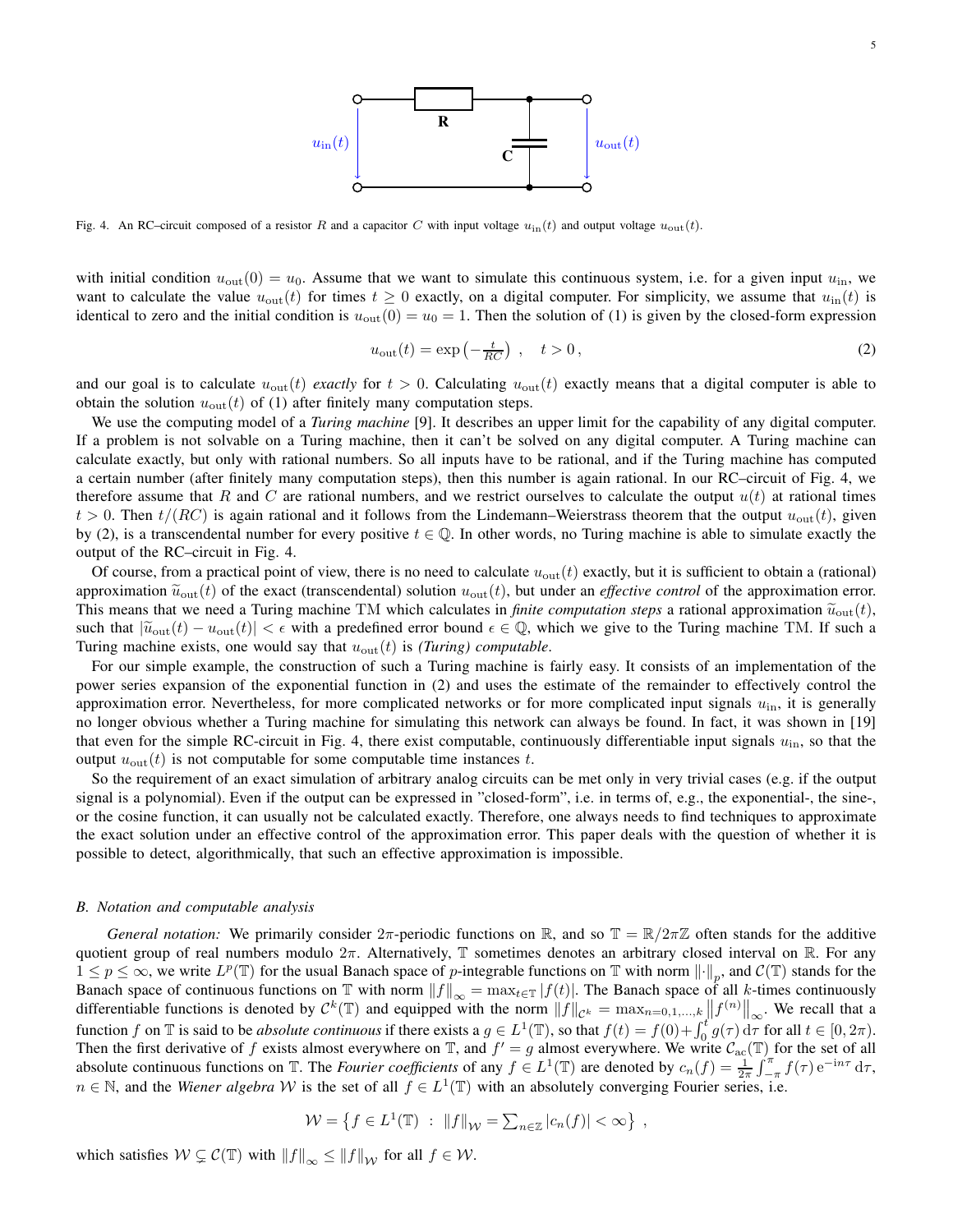*Computable analysis:* A sequence  ${r_n}_{n\in\mathbb{N}} \subset \mathbb{Q}$  of rational numbers is said to be *computable* if there exist recursive functions  $a, b, s : \mathbb{N} \to \mathbb{N}$ , such that  $r_n = (-1)^{s(n)} a(n)/b(n)$  and with  $b(n) \neq 0$  for all  $n \in \mathbb{N}$ . A *recursive function*  $a:\mathbb{N}^N\to\mathbb{N}$  is a mapping that is built from elementary computable functions and recursion [48]. For us, it is only important that a recursive function has an integer input, an integer output, and that it can be calculated on a *Turing machine* [9], [49], [46]. This is an abstract device which provides a theoretical model describing the fundamental limits of any realizable digital computer.

Any real number  $x \in \mathbb{R}$  is the limit of a sequence of rational numbers. In order for  $x \in \mathbb{R}$  to be *"computable"*, the convergence of the corresponding sequence of rationals has to be *effective* in the following sense.

*Definition III.1 (Effective convergence):* A sequence  $\{x_n\}_{n\in\mathbb{N}}$  in  $\mathbb R$  is said to effectively converge to a limit  $x\in\mathbb R$  if there *exists a recursive function*  $e : \mathbb{N} \to \mathbb{N}$  *so that for all*  $N \in \mathbb{N}$ *, one has* 

$$
|x_n - x| \le 2^{-N} \quad \text{for every } n \ge e(N). \tag{3}
$$

*Definition III.2 (Computable numbers): A number*  $x \in \mathbb{R}$  *is called* computable *if there exists a computable sequence*  $\{r_n\}_{n\in\mathbb{N}} \subset$ Q *which effectively converges to* x*, and* R<sup>c</sup> *will denote the set of computable real numbers.*

*Remark 2:* In Def. III.1 the approximation error (3) is upper bounded by a function  $\phi : \mathbb{N} \to \mathbb{R}_c$  given by  $\phi(N) = 2^{-N}$ . The concrete form of this function is of no importance for the definition of effective convergence. Indeed  $\phi(N)$  only needs to be monotonically decreasing in N with  $\lim_{N\to\infty}\phi(N)=0$  and  $\phi(N)$  needs to be a computable number for every  $N\in\mathbb{N}$ .

*Definition III.3 (Computable functions):* A function  $f : \mathbb{T} \to \mathbb{R}$  is computable if and only if there exists a computable *sequence of real trigonometric polynomials*  ${p_m}_{m∈N}$  *which effectively converges to f in the uniform norm, i.e. if there exists a recursive function*  $e : \mathbb{N} \to \mathbb{N}$ *, such that for all*  $t \in \mathbb{T}$  *and every*  $N \in \mathbb{N}$ *,* 

$$
m \ge e(N)
$$
 implies  $|f(t) - p_m(t)| \le 2^{-N}$ .

So a function f is computable if f can effectively be approximated by trigonometric polynomials  $p_m$  with computable coefficients. Since  ${p_m}_{m\in\mathbb{N}}$  converges uniformly, the limit f is necessarily a continuous function.

*Definition III.4 (Computability in a Banach space): A function* f *in a Banach space* X *of functions on* T *is said to be*  $\mathcal X$ -computable if there exists a computable sequence of real trigonometric polynomials  $\{p_m\}_{m\in\mathbb N}$  and a recursive function  $e : \mathbb{N} \to \mathbb{N}$ *, such that for every*  $N \in \mathbb{N}$ *,* 

$$
||f - p_m||_{\mathcal{X}} \leq 2^{-N} \quad for all m \geq e(N).
$$

*The set of all X-computable functions will be denoted by*  $X_c$ *.* 

The case  $\mathcal{X} = \mathcal{C}(\mathbb{T})$  is of particular interest to us. It follows from the uniform and effective convergence in Def. III.3 that every computable function is also  $C_c(\mathbb{T})$ -computable.

In the following, we consider Turing machines TM whose inputs x are either computable numbers or computable functions. It should be noted that these inputs are always given to the Turing machine in the form of a program, which allows TM to compute x effectively. For example, if we want to give the computable number  $x = \pi$  to a Turing machine TM, then we hand over a description of  $\pi$ , i.e. a program which can be run on TM and which effectively computes a rational approximation of  $\pi$  up to any necessary precision.

*Remark 3:* This form of representing all the information about x by an algorithm, which is able to compute for every arbitrary given error a corresponding rational approximation of  $x$ , is most appropriate for digital computing hardware. We only mentioned that there exist other computing concepts which allow, in principle, the computation with real numbers (e.g. Blum-Shub-Smale machines [50]). However, these concepts are not relevant for digital hardware. These computing concepts differ in the way information about numbers is represented.

## *C. Decidability and deciders*

Subsequently, it will be important to distinguish between *decidable* and *semidecidable* sets and to realize that every such set is associated with a particular type of Turing machine. To this end, we first recall that a subset  $A \subset \mathbb{N}$  of natural numbers is said to be *decidable* (or *recursive*) if there exists an algorithm taking natural numbers as input and which correctly decides, after finitely many iterations, whether the input belongs to A or to the complement  $A^c = \mathbb{N} \backslash A$ . A set  $A \subset \mathbb{N}$  is called *semidecidable* (or *recursively enumerable*) if there is an algorithm which correctly identifies (after finitely many iterations) all inputs belonging to A, but which may not halt if the input does not belong to A. Since the set  $\mathbb{R}_c$  of all computable numbers is countable, the previous definition of decidable and semidecidable sets also applies to subsets of  $\mathbb{R}_c$ . However, we will later consider subsets B which are known to belong to a certain subset U of  $\mathbb{R}_c$ . Knowing that B belongs to  $U \subset \mathbb{R}_c$  may make it simpler to decide whether a given  $x \in U$  belongs to B or not. So we will need the following notion of decidability relative to a basic set  $U$ .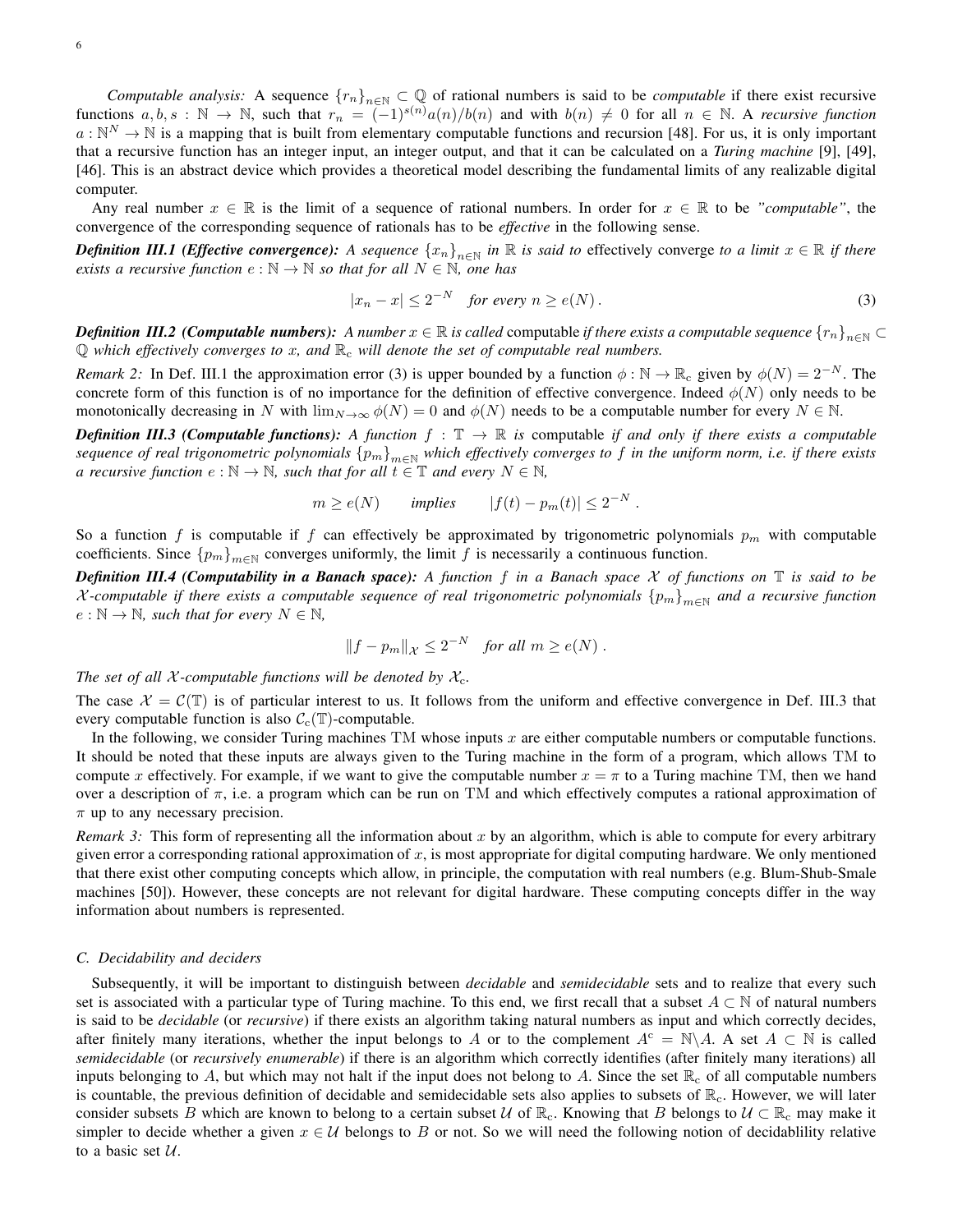*Definition III.5 (Decidable and semidecidable sets):* Let  $U \subset \mathbb{R}_c$  be a subset of computable numbers. A set  $B \subset U$  is said *to be* decidable *(with respect to U) if there exists a Turing machine*  $TM(x)$  *with input*  $x \in U$  *which correctly identifies, after finitely many iterations, whether*  $x \in B$  *or*  $x \in B^c = \mathcal{U} \backslash B$ .

*A set*  $B \subset U$  *is said to be semidecidable (with respect to U) if there exists a Turing machine*  $TM(x)$  *with input*  $x \in U$ *which correctly identifies (after finitely many iterations) every input*  $x \in B$ *, but which may run forever for*  $x \in B^c = \mathcal{U} \backslash B$ *.* 

*Remark 4:* We again emphasize the importance of the basic set  $U$  in Def. III.5. If, for example, the basic set is reduced to a subset  $U_1 \subset U$ , then this means that one has more information about  $B \subset U_1$ . Consequently, a subset  $B \subset U_1$  which is not semidecidable with respect to U may be semidecidable with respect to  $U_1$ . In most cases the set U will be clear from the context, and so we can often omit the addition "with respect to  $U$ ".

For the semidecidability of B, Def. III.5 requires only very weak properties on the corresponding Turing machine  $TM(x)$ . This Turing machine has only *one output state* and it is guaranteed to halt only if the input  $x \in U$  belongs to the subset  $B \subset U$ . Otherwise, if  $x \notin B$ , TM might never halt. Clearly, it is not possible to observe that TM runs forever. One can only notice that TM(x) still runs after N iterations. But this tells us nothing about x, because TM(x) might halt after  $N + k$  iterations, or it might run forever. Only if  $TM(x)$  terminates its calculation, can we be sure that x belongs to B. The situation is completely different for a decidable set  $B$ . In this case,  $TM(x)$  always halts (after a finite number of iterations) and it has *two output states*, namely "1" if x belongs to the subset  $B \subset U$  and "0" if x belongs to the complement  $B^c = U\setminus B$ . So in this case one only has to wait until TM $(x)$  halts. Then its output shows whether x belongs to B or  $B^c$ . Turing machines corresponding to decidable sets are often called *deciders*, and if we want to emphasize that a Turing machine is a decider, we will denote it by TM<sub>D</sub>.

### *D. Degrees of non-computability: Zheng-Weihrauch hierarchy*

A real number  $x \in \mathbb{R}$  is computable (cf. Def. III.2) if there exists a computable sequence  ${r_n}_{n \in \mathbb{Z}}$  of rational numbers which effectively converges to x. Here the *effectivity of convergence* (cf. Def. III.1) is important, since there exist computable sequences which do not converge effectively to an  $x \in \mathbb{R}$ . In this case, x is *non-computable*. The standard example is a so-called *Specker sequence* [10]: If  $A \subset \mathbb{N}$  is a non-recursive set, then the real number  $x = x[A] = \sum_{n \in A} 2^{-n}$  is known to be non-computable.

In many situations, it is not only important to know that a number is non-computable, but how much worse this noncomputability actually is. In order to characterize such different degrees of non-computability, Zheng and Weihrauch introduced an arithmetical hierarchy of real numbers [17]. In this hierarchy, we only need the first two classes. Therefore, following [17], we briefly give an intuitive explanation of these two classes, before giving the full definition of the *Zheng-Weihrauch hierachy* for the sake of completeness. We denote by  $\Sigma_1$  ( $\Pi_1$ ), the set of all  $x \in \mathbb{R}$ , which is the limit of an increasing (decreasing) computable sequence  ${r_n}_{n \in \mathbb{Z}} \subset \mathbb{Q}$ , and  $\Delta_1 = \Sigma_1 \cap \Pi_1$ . The question is now whether all elements of  $\Sigma_1$  (or  $\Pi_1$ ) are computable. The answer is no, and it is actually known that  $\Delta_1$  is precisely the set of all computable numbers. Note that the previous example of the Specker sequence shows that generally,  $\Sigma_1 \backslash \Delta_1 \neq \emptyset$ , because  $x[A]$  is the limit of a monotonically increasing sequence. Similarly, one also has  $\Pi_1\backslash \Delta_0 \neq \emptyset$ . Now, one may generalize the above question by considering the sets  $\Sigma_2$  and  $\Pi_2$  of all real numbers  $x = \limsup_{n \to \infty} r_n$  and  $x = \liminf_{n \to \infty} r_n$ , respectively, with a computable sequence of rational numbers  ${r_n}_{n\in\mathbb{N}}$ . One may ask whether every  $x \in \Delta_2 = \Sigma_2 \cap \Pi_2$  is computable. Here the answer is no, i.e. there exist numbers  $x \in \Delta_2$  so that  $x \notin \Sigma_1 \cap \Pi_1$ .

Continuing the above process, *Zheng* and *Weihrauch* introduced the following hierarchy of sets  $\Sigma_n$ ,  $\Pi_n$  and  $\Delta_n$ :

*Definition III.6 (Zheng-Weihrauch Hierachy): For*  $n \in \mathbb{N}$  *let*  $m = (m_1, \ldots, m_n) \in \mathbb{N}^n$ *. Then the sets*  $\Sigma_n \subsetneq \mathbb{R}$ *,*  $\Pi_n \subsetneq \mathbb{R}$ *, and*  $\Delta_n \subsetneq \mathbb{R}$  *are defined as follows:* 

• *A number*  $x \in \mathbb{R}$  *belongs to*  $\Sigma_n$  *if and only if there exists an n-fold computable sequence*  $\{r_m\}_{m\in\mathbb{N}^n}$  *of rational numbers such that*

$$
x=\sup_{m_1\in\mathbb{N}}\inf_{m_2\in\mathbb{N}}\ldots\bigoplus_{m_n\in\mathbb{N}}r_{\mathbf{m}},
$$

*and where* Θ *stands for the infimum if* n *is even and for the supremum if* n *is odd.*

• *A number*  $x \in \mathbb{R}$  *belongs to*  $\Pi_n$  *if and only if there exists an n-fold computable sequence*  $\{r_m\}_{m\in\mathbb{N}^n}$  *of rational numbers, such that*

$$
x=\inf_{m_1\in\mathbb{N}}\sup_{m_2\in\mathbb{N}}\ldots\bigoplus_{m_n\in\mathbb{N}}r_{\mathbf{m}},
$$

*and where* Θ *stands for the supremum if* n *is even and for the infimum if* n *is odd.*

•  $\Delta_n = \Sigma_n \cap \Pi_n$ .

*Remark 5:* We note that for every  $n \geq 1$ , one has  $\Delta_n \subsetneq \Sigma_n$  and  $\Delta_n \subsetneq \Pi_n$  and  $\Delta_n \subsetneq \Delta_{n+1}$ . Since  $\Delta_1 = \mathbb{R}_c$ , the sets  $\Delta_n$ describe subsets of  $\mathbb R$  whose entries are increasingly less computable as n increases.

*Remark 6:* There is a very close relation between the arithmetical hierarchy of Zheng and Weihrauch and the *Kleene-Mostowski hierarchy* of subsets of natural numbers [51], [52].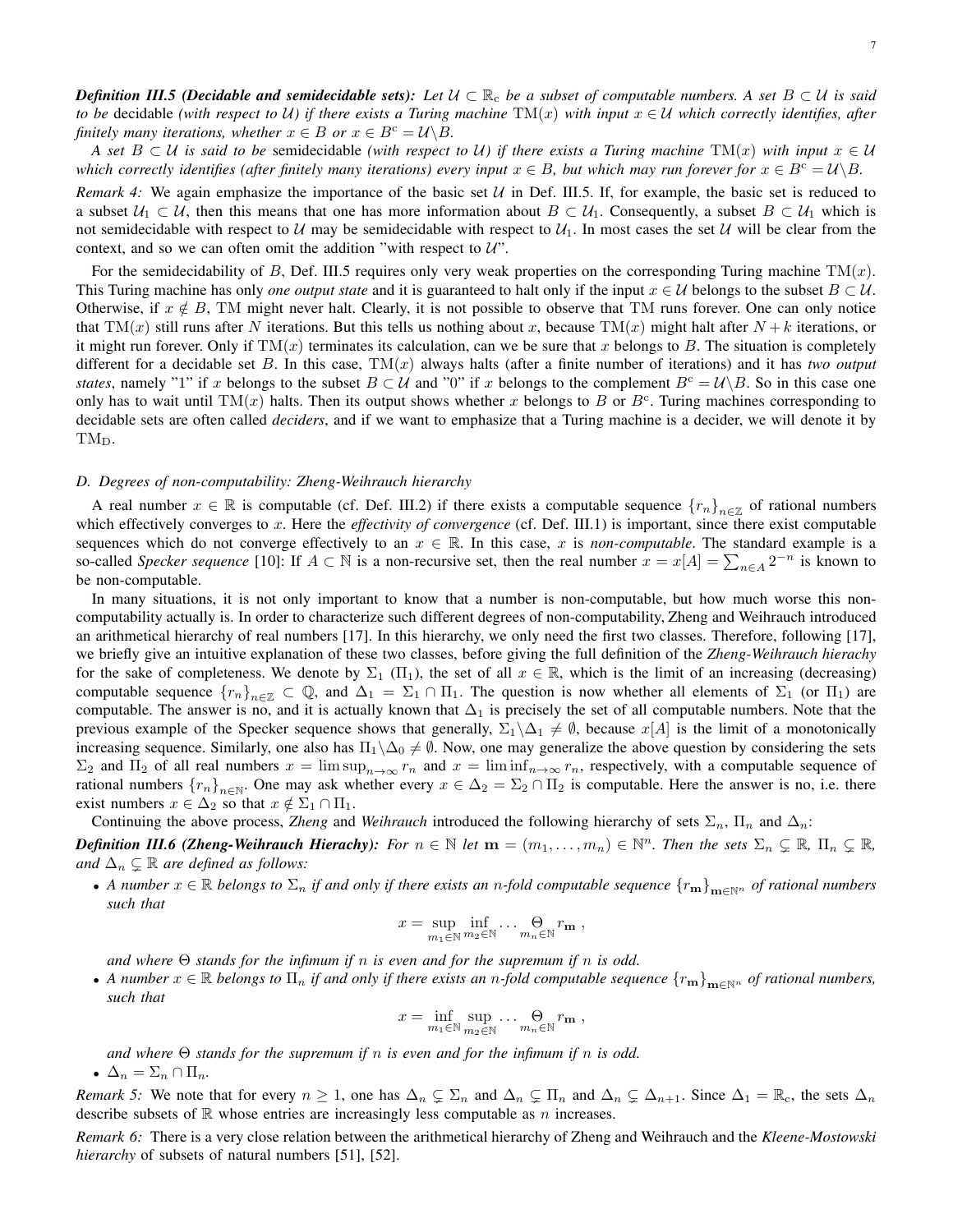According to [17], to every  $x \in \Sigma_1 \cap [0,1]$  there exists a unique recursively enumerable set  $A \subset \mathbb{N}$  so that

$$
x = x[A] = \sum_{n \in A} 2^{-n} . \tag{4}
$$

Conversely, every recursively enumerable set  $A \subset \mathbb{N}$  defines by (4) a number  $x \in \Sigma_1 \cap [0,1]$ . Since (4) converges absolutely, it can be rearranged, which gives rise to the following definition.

*Definition III.7 (Zheng-Weihrauch Representation): Let*  $x \in \Sigma_1 \cap [0,1]$  *be arbitrary with a corresponding recursively enumerable set*  $A \subset \mathbb{N}$ , such that (4) *holds. Then every one-to-one mapping*  $\varphi_A : \mathbb{N} \to A$  *is said to be a Zheng-Weihrauch* representation *of* x*.*

In other words,  $\varphi_A : \mathbb{N} \to A$  is a Zheng-Weihrauch representation of x if and only if  $x = \sum_{n \in \mathbb{N}} 2^{-\varphi_A(n)}$ .

### IV. COMPUTABILITY OF THE FIRST DERIVATIVE

The differential operator  $D: u \mapsto u'$  is a fundamental operator in circuit and system theory because the voltage and current on an ideal capacitor or inductor are related by  $i(t) = Cu'(t)$  or  $u(t) = Li'(t)$ , respectively. Simulating larger networks or circuits usually yields a higher order ordinary differential equation. To keep the derivations as simple as possible, here we consider only the first derivative, but it will be clear that the results extend to higher order differential equations. In the first subsection, we recall that for an important class of continuously differentiable functions, the first derivative is generally non-computable. In the second subsection, we then show that  $||u'||_{\infty}$  is also not computable and we characterize the degree of the non-computability of u' and  $||u'||_{\infty}$  in the Zheng-Weihrauch hierarchy.

# *A. Degree of non-computability of* u ′

This section considers functions on  $\mathbb{T} = \mathbb{R}/2\pi\mathbb{Z}$ , and it is known that there exist computable continuous functions which are continuously differentiable ( $u \in C_c(\mathbb{T}) \cap C^1(\mathbb{T})$ ), but which have a first derivative  $u'$  which is not a computable function [11]. Even more, there are functions  $u \in C_c(\mathbb{T}) \cap C^1(\mathbb{T})$  satisfying additional smoothness conditions, but such that  $u'(\tau)$  is still not computable for some  $\tau \in \mathbb{T}$ . Since this result from [19] will be the basis for the following investigations, we briefly restate it for future reference. To this end, we define the set

$$
\mathcal{U}_{\mathbf{c}} = \left\{ u \in \mathcal{C}_{\mathbf{c}}(\mathbb{T}) \cap \mathcal{C}^{1}(\mathbb{T}) \ : \ u' \in \mathcal{C}_{\mathbf{ac}}(\mathbb{T}) \cap \mathcal{W} \right\}
$$
(5)

of all computable continuous functions on T with an absolute continuous first derivative which belongs to the Wiener algebra W. Then [19] gives an explicit construction of a  $u_A \in \mathcal{U}_c$ , such that  $u'_A(0)$  is not a computable number.

*Theorem IV.1: Let* A ⊂ N *be a recursively enumerable set which is not recursive and define*

$$
u_A(t) = \sum_{n=1}^{\infty} 2^{-\varphi_A(n)} p_n(t), \quad t \in \mathbb{T},
$$
\n<sup>(6)</sup>

*with trigonometric polynomials*  $p_n$  *given for*  $n \in \mathbb{N}$  *by* 

$$
p_n(t) = \frac{1}{G(n)} \sum_{k=2}^{n+1} \frac{\sin(kt)}{k^2 \log k}, \quad t \in \mathbb{R},
$$
 (7)

and with computable numbers  $G(n) = \sum_{k=2}^{n+1} \frac{1}{k \log k}$ . Then  $u_A \in \mathcal{U}_c$ , but  $u'_A(0) = ||u'_A||_{\infty} \notin \mathbb{R}_c$ .

*Remark 7:* It might be worth noting that the function  $u_A$  constructed in Theorem IV.1 has the property that  $u'_A(t) \in \mathbb{R}_c$  for every  $t \in \mathbb{T} \cap \mathbb{R}_{c}$ ,  $t \neq 0$  but  $u'_{A}(0) \notin \mathbb{R}_{c}$  [19].

It is clear that Theorem IV.1 might be reformulated for arbitrary points on T:

*Corollary IV.2: For any*  $\tau \in \mathbb{T} \cap \mathbb{R}_c$  *there exists a*  $u_{A,\tau} \in \mathcal{U}_c$ *, so that*  $u'_{A,\tau}(\tau) = ||u'_{A,\tau}||_{\infty} \notin \mathbb{R}_c$ *.* 

Without loss of generality and to simplify notation, we stick to the case  $\tau = 0$  as given in Theorem IV.1.

*Remark 8:* We emphasize that  $u_A$ , defined in (6), is a computable continuous function. Therefore, in view of Lemma III.3, there exists a sequence  ${u_m}_{m\in\mathbb{N}}$  of trigonometric polynomials, which converges uniformly and effectively to  $u_A$ . In particular, it was shown in [19] that

$$
|u_A(t) - u_m(t)| < \frac{K_0}{G(m+1)}, \quad \text{for every } t \in \mathbb{T},\tag{8}
$$

with a computable positive constant  $K_0 \in \mathbb{R}_c$  and with trigonometric polynomials

$$
u_m(t) = \sum_{n=1}^m 2^{-\varphi_A(n)} p_n(t), \quad t \in \mathbb{T},
$$
\n(9)

which are the partial sums of (6).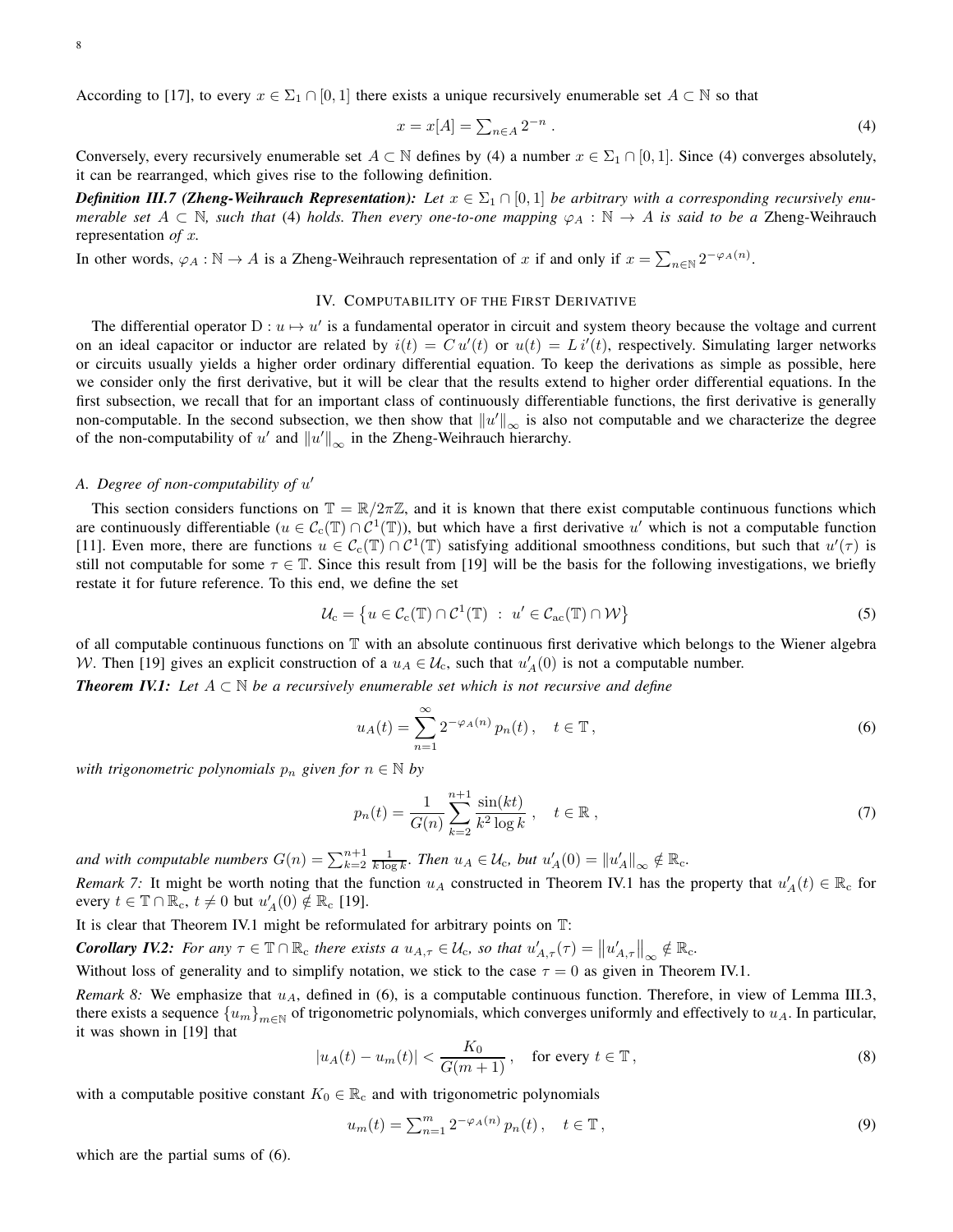# *B. Degree of computability of u' and*  $||u'||_{\infty}$

Theorem IV.1 showed that there exist functions  $u \in \mathcal{U}_c$  so that  $u'(0)$  and  $||u'||_{\infty}$  are not computable numbers. Next, we want to determine the degree of non-computability of these two numbers using the Zheng-Weihrauch hierarchy. Later, in Section VI we use these results to show that the problem of algorithmically detecting an upper bound for  $||u'||_{\infty}$  is not semidecidable, and we will discuss consequences for recent quantum algorithms.

*Lemma IV.3: Let*  $u \in \mathcal{U}_c$  *be arbitrary, then*  $u'(t) \in \Delta_2$  *for every*  $t \in \mathbb{R}_c$ *.* 

*Proof:* The function u is continuously differentiable and  $2\pi$ -periodic. So for every fixed  $t \in \mathbb{R}_c$ , one can define a computable sequence  ${r_n}_{n\in\mathbb{N}}$  of computable numbers by

$$
r_n(t) = \frac{u(t+1/n) - u(t)}{1/n}, \quad n \in \mathbb{N},
$$

which satisfies  $\lim_{n\to\infty} r_n(t) = u'(t)$ . Since for every convergent sequence its limit inferior and and limit superior are equal, we have  $u'(t) \in \Delta_2$ .

*Remark 9:* Together with Theorem IV.1, Lemma IV.3 shows in particular that not all numbers  $x \in \Delta_2$  are necessarily computable.

Next we characterize the degree of non-computability for the maximum norm of the first derivative for functions in  $\mathcal{U}_c$ . The following theorem shows that for every  $u \in \mathcal{U}_c$ , the maximum norm  $||u'||_{\infty}$  is the limit of a monotone increasing computable sequence of computable numbers, so  $||u'||_{\infty} \in \Sigma_1$ .

**Theorem IV.4:** Let  $u \in \mathcal{U}_c$  be arbitrary, then  $||u'||_{\infty} \in \Sigma_1$ .

*Proof:* Let  $u \in \mathcal{U}_c$  be arbitrary. Then both, u and u' are continuous functions on  $\mathbb{T}$ . Consequently, u can be written as a *Fourier series*

$$
u(t) = \frac{a_0}{2} + \sum_{n=1}^{\infty} [a_n \cos(nt) + b_n \sin(nt)], \quad t \in \mathbb{T},
$$

which converges uniformly on T and with the *Fourier coefficients*

$$
a_n = \frac{1}{\pi} \int_{\mathbb{T}} u(\tau) \cos(n\tau) d\tau \text{ and } b_n = \frac{1}{\pi} \int_{\mathbb{T}} u(\tau) \sin(n\tau) d\tau.
$$

Both  ${a_n}_{n\in\mathbb{N}}$  and  ${b_n}_{n\in\mathbb{N}}$  are computable sequences of computable numbers. Then for  $0 \le r < 1$  the Poisson integral (29) of  $u$  is given by

$$
\left(\mathbf{P}_{r}u\right)\left(t\right) = \frac{a_{0}}{2} + \sum_{n=1}^{\infty} r^{n} \left[a_{n} \cos(nt) + b_{n} \sin(nt)\right]
$$
\n<sup>(10)</sup>

for  $t \in \mathbb{T}$ . Since u is a computable continuous function, it follows that for every  $r \in [0,1] \cap \mathbb{R}_c$ , the mapping  $u \mapsto P_r u$  from  $\mathcal{C}(\mathbb{T})$  to  $\mathcal{C}(\mathbb{T})$  is computable. Moreover, since u' is continuous on  $\mathbb{T}$ , one has for every  $r \in [0,1]$ 

$$
\left(\mathbf{P}_{r}u'\right)(t) = \frac{\mathrm{d}}{\mathrm{d}t}\left(\mathbf{P}_{r}u\right)(t) ,
$$

which easily follows from the representation (10) of the Poisson integral P<sub>r</sub>u. Moreover, for every  $r \in [0,1] \cap \mathbb{R}_{c}$ , the mapping  $\frac{d}{dt} \circ P_r : C(\mathbb{T}) \to C(\mathbb{T})$  is also computable [39]. Therefore with  $r_n = 1 - 1/n$ ,

$$
d_n(f) = \max_{t \in \mathbb{T}} |(\mathbf{P}_{r_n} u') (t)| = \max_{t \in \mathbb{T}} \left| \frac{\mathrm{d}}{\mathrm{d}t} (\mathbf{P}_{r_n} u) (t) \right|
$$

defines a computable sequence  $\{d_n\}_{n\in\mathbb{N}}$  of computable numbers. Moreover, it follows from (10) that for all  $r, \varrho \in [0,1]$ , one has  $P_{\varrho r}u = P_{\varrho}(P_r u)$ . So for arbitrary  $0 \le r_1 < r_2 \le 1$  and with  $\mu = r_1/r_2$ , one gets

$$
\max_{t \in \mathbb{T}} | (P_{r_1} u) (t) | = \max_{t \in \mathbb{T}} | (P_{\mu r_2} u) (t) | = \max_{t \in \mathbb{T}} | (P_{\mu} (P_{r_2} u)) (t) |
$$
  

$$
\leq \max_{t \in \mathbb{T}} | (P_{r_2} u) (t) |,
$$

where the last inequality follows from the maximum-modulus principle (30). So because  $r_n < r_{n+1}$  for all  $n \in \mathbb{N}$ , one has  $d_n(f) \leq d_{n+1}(f)$  for all  $n \in \mathbb{N}$ , i.e.  $\{d_n\}_{n \in \mathbb{N}}$  is a non-decreasing sequence. In addition,  $\lim_{n \to \infty} d_n(f) = ||u'||_{\infty}$ . Thus  $||u'||_{\infty}$ is the limit of a non-decreasing computable sequence of computable numbers, i.e.  $||u'||_{\infty} \in \Sigma_1$ .

So for every  $u \in \mathcal{U}_c$ , one always has that  $||u'||_{\infty} \in \Sigma_1$ . It is worth noting that the converse of this statement is also true: Given an arbitrary positive number  $x \in \Sigma_1$ , there always exists a function  $u \in \mathcal{U}_c$  so that  $||u'||_{\infty} = x$ . This is shown by the following theorem.

*Theorem IV.5: Let*  $x \in \Sigma_1$ ,  $x \geq 0$  *be arbitrary, then there exists a*  $u \in \mathcal{U}_c$  *with*  $||u'||_{\infty} = x$ *.* 

*Proof:* If  $x = 0$ , then the function  $u(t) = 0$  for all  $t \in \mathbb{T}$  has the properties required by the theorem. Assume now  $x \in \Sigma_1$ ,  $x > 0$ . We are going to construct  $u \in \mathcal{U}_c$  with  $||u'||_{\infty} = x$ . To this end, we first note that since  $x \in \Sigma_1$ , there exists a computable sequence  ${r_n}_{n\in\mathbb{N}}$  of rational numbers with  $r_n \le r_{n+1}$  for all  $n \ge 1$  and with  $\lim_{n\to\infty} r_n = x$ . Without loss of generality, we assume  $r_0 = 0$  and define  $d_n = r_n - r_{n-1}$  for all  $n > 1$ . Then  $d_n \ge 0$  for all  $n \in \mathbb{N}$  and  $\sum_{n \in \mathbb{N}} d_n = \lim_{n \to \infty} r_n = x$ .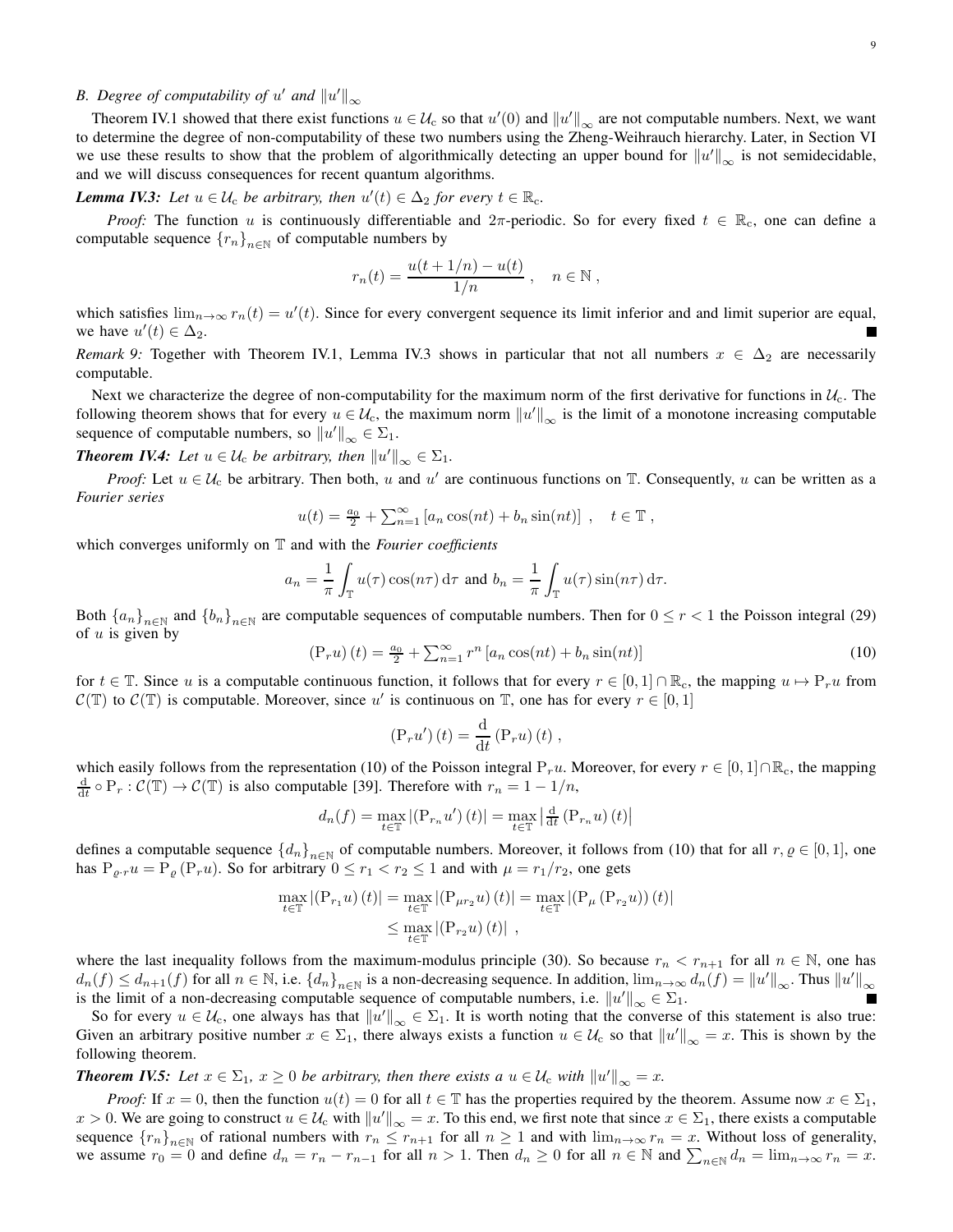Now we choose a computable sequence  ${n_k}_{k \in \mathbb{N}}$   $\subset \mathbb{N}$  so that  $G(n_k) > k^2$ , wherein  $G(n) = \sum_{k=2}^{n+1} \frac{1}{k \log k}$  as in the definition of the polynomials  $p_n$  in (7). Therewith, we define the function

$$
u(t) = \sum_{k=1}^{\infty} d_k p_{n_k}(t), \quad t \in \mathbb{T}.
$$

The corresponding sequence  ${P_K}_{K \in \mathbb{N}}$ , given by  $P_K(t) = \sum_{k=1}^{K} d_k p_{n_k}(t)$ , is a computable sequence of polynomials with

$$
||u - P_K||_{\infty} \le \sum_{k=K+1}^{\infty} d_k ||p_{n_k}||_{\infty} \le C_1 \sum_{k=K+1}^{\infty} \frac{d_k}{G(n_k)},
$$

using  $|p_n(t)| \le C_1/G(n)$  for all  $t \in \mathbb{T}$  and with the constant  $C_1 = \sum_{k=2}^{\infty} 1/(k^2 \log k) < \infty$ . Moreover, there always exists an  $n_* \in \mathbb{N}$  so that  $n_* > x$ . Therefore  $n_* > d_k$  for all  $k \in \mathbb{N}$ , and so for every  $K \in \mathbb{N}$ , we have

$$
||u - P_K||_{\infty} \le C_1 n_* \sum_{k=K+1}^{\infty} \frac{1}{G(n_k)}
$$
  
 
$$
\le C_1 n_* \sum_{k=K+1}^{\infty} \frac{1}{k^2} \le C_1 n_* \int_K^{\infty} t^{-2} dt \le \frac{C_2}{K}
$$

showing that  $P_K$  converges effectively to u. Therefore, u is a computable continuous function.

Now, for the function  $g(t) = \sum_{k=1}^{\infty} d_k p'_{n_k}(t)$ , we have

$$
||g - P'_{K}||_{\infty} \leq \sum_{k=K+1}^{\infty} d_{k} ||p'_{n_{k}}||_{\infty} = \sum_{k=K+1}^{\infty} d_{k} = \sum_{k=K+1}^{\infty} (r_{k} - r_{K-1}) = x - r_{K}
$$

using  $||p'_n||_{\infty} \le 1$  for all  $n \in \mathbb{N}$  and  $\lim_{n \to \infty} r_n = x$ . So for  $K \to \infty$ , one gets  $\lim_{K \to \infty} ||g - P'_K||_{\infty} = 0$ , showing that  $g \in \mathcal{C}(\mathbb{T})$ , and and Lemma A.1 implies that  $g = u'$ , showing that  $u \in \mathcal{U}_c$ . Finally, as in the proof of Theorem IV.7, we have  $|u'(t)| = \left|\sum_{k=1}^{\infty} d_k p'_{n_k}(t)\right| \leq \sum_{k=1}^{\infty} d_k = |u'(0)| = x$  for every  $t \in \mathbb{T}$ , proving that  $||u'||_{\infty} = x$ . So with Theorem IV.4 and Theorem IV.5, we immediately have the following statement.

*Corollary IV.6: The mapping*  $T: U_c \to \mathbb{R}_+ = \{x \in \mathbb{R} : x > 0\}$  *given by*  $T(u) = ||u'||_{\infty}$  *satisfies*  $T(U_c) = \Sigma_1 \cap \mathbb{R}_+$ *.* 

According to Theorem IV.5, to every  $x \in \Sigma_1$  there exists a  $u \in \mathcal{U}_c$  with  $||u'||_{\infty} = x$ . It is an interesting question of practical importance whether it is possible to algorithmically construct this u based on the given  $x \in \Sigma_1$ , i.e. does there exist a Turing machine with input x and whose output is a function  $u \in \mathcal{U}_c$  satisfying  $||u'||_{\infty} = x$ ? Analyzing the previous proof of Theorem IV.5, we notice that the construction of  $u \in \mathcal{U}_c$  was not constructive, i.e. the proof shows only the existence of such a u but it gives no algorithm which allows us to construct u from the given x. In particular, there is no algorithmic way to obtain the sequence  ${r_n}_{n\in\mathbb{N}}$ , which was used in the proof to construct  $u \in \mathcal{U}_c$ . However, if we restrict x to lie in the interval [0, 1], then there exists such a Turing machine TM<sub>∗</sub> whose input is an algorithmic description of the input x (namely the Zheng-Weihrauch representation of x) and whose output is an approximation  $\tilde{u}$  of u so that the approximation error can effectively be controlled. This is shown by the following theorem.

*Theorem IV.7: There exists a Turing machine*  $TM_*$  *with the following property: For an arbitrary*  $x \in \Sigma_1 \cap [0,1]$  *with Zheng-Weihrauch representation*  $\varphi_A : \mathbb{N} \to A \subset \mathbb{N}$ , the input of  $TM_*$  is  $\varphi_A$  and the output is the function  $u \in U_c$  *satisfying*  $||u'||_{\infty} = x.$ 

*Remark 10:* Remember, the output of TM<sub>\*</sub> is, in fact, an approximation  $\tilde{u} \in \mathcal{U}_c$ , satisfying  $\|u - \tilde{u}\|_{\infty} < \epsilon$ , and where the desired error bound  $\epsilon > 0$  is a further input to TM<sub>\*</sub>.

*Remark 11:* Note also, that  $TM_*$  is universal for this task in the sense that it does not depend on the given x.

*Proof:* Let  $x \in \Sigma_1 \cap [0, 1]$  be arbitrary with a corresponding recursively enumerable set  $A \subset \mathbb{N}$ , and let  $\varphi_A : \mathbb{N} \to A$  be a Zheng-Weihrauch representation of  $x$ . Therewith, define the function

$$
u(t) = \sum_{n=1}^{\infty} 2^{-\varphi_A(n)} p_n(t)
$$

with  $p_n$  given in (7). It follows from Theorem IV.1 that  $u \in \mathcal{U}_c$ . Moreover, it was shown in [19, Theorem 5] that

$$
u_m(t) = \sum_{n=1}^m 2^{-\varphi_A(n)} p_n(t) , \quad m \in \mathbb{N}
$$
 (11)

,

is a computable sequence  ${u_m}_{m \in \mathbb{N}}$  of polynomials which satisfies

$$
\lim_{m \to \infty} ||u - u_m||_{\infty} = 0 \quad \text{and} \quad \lim_{m \to \infty} ||u' - u'_m||_{\infty} = 0.
$$

Additionally, the definition of  $p_n$  immediately implies  $|p'_n(t)| \leq p'_n(0) = 1$  for all  $t \in \mathbb{T}$ , so that

$$
|u'(t)| \le \sum_{n=1}^{\infty} 2^{-\varphi_A(n)} |p'_n(t)| \le \sum_{n=1}^{\infty} 2^{-\varphi_A(n)} p'_n(0) = u'(0) = \sum_{n=1}^{\infty} 2^{-\varphi_A(n)} = x , \qquad \text{for all } t \in \mathbb{T} .
$$

This proves the statement of the theorem, because according to (8), the approximation  $u_m$  given in (11) converges effectively to u.

So (11) gives the algorithm to effectively construct the desired  $u \in \mathcal{U}_c$  from the given Zheng-Weihrauch representation  $\varphi_A$ of  $x \in \Sigma_1 \cap [0,1].$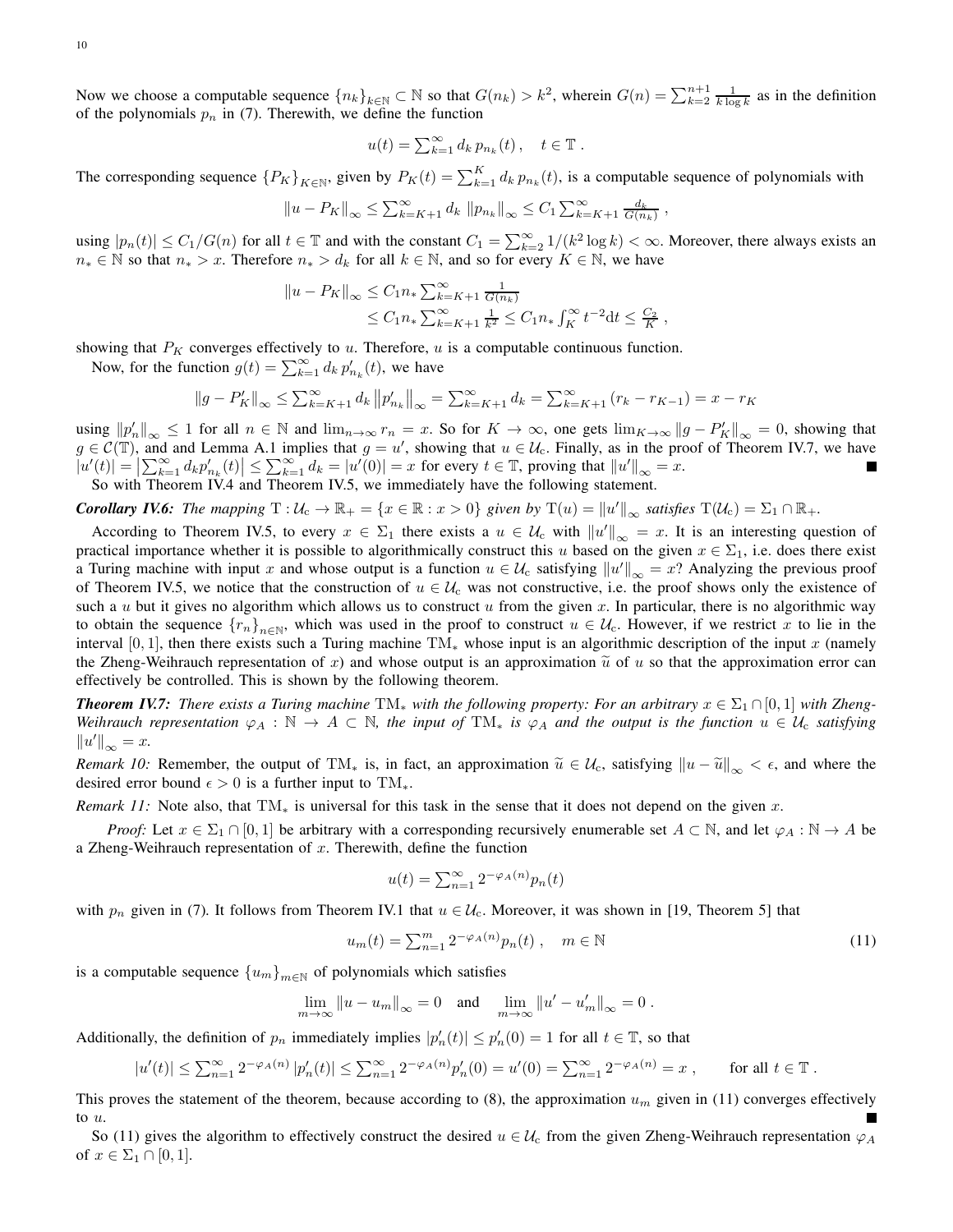# V. NON-DECTABILITY OF NON-COMPUTABILITY OF  $u'$

Assume we want to use a digital computer to calculate  $u'(0)$  for arbitrary functions  $u \in \mathcal{U}_c$ . Since for some functions  $u \in \mathcal{U}_c$ ,  $u'(0)$  is not computable (cf. Theorem IV.1), we have to verify beforehand whether the given  $u \in \mathcal{U}_c$  has the property that  $u'(0)$  is actually computable. Otherwise the algorithm might calculate something, but it will not be possible to guarantee a predefined error bound so that we can't be sure whether the obtained result is sufficiently close to the true value  $u'(0)$ . Therefore, it is desirable to have an exit-flag functionality as sketched in Fig. 1 and which is able to detect whether a given  $u \in \mathcal{U}_c$  has the property that  $u'(0)$  is computable or not. If such a strong exit-flag functionality is not possible, we may ask for the weaker exit-flag functionality as shown in Fig. 2 or Fig. 3. They are only able to detect functions  $u \in U_c$  for which  $u'(0)$  is computable or not computable, respectively (cf. also discussion in Section I).

Concentrating first on the strong exit-flag functionality of Fig. 1, we ask whether it is possible to algorithmically decide, for any given  $u \in \mathcal{U}_c$ , whether  $u'(0) \in \mathbb{R}_c$  or  $u'(0) \notin \mathbb{R}_c$ . More precisely, we consider the following detection problem.

*Problem V.1 (Decision problem): Does there exist a Turing machine*  $TM_D(u)$  *with input set*  $U_c$  *which halts for every*  $u \in U_c$ *, and with two output states*

$$
TM_D(u) = \begin{cases} 0 & \text{if} \quad u'(0) \notin \mathbb{R}_c \\ 1 & \text{if} \quad u'(0) \in \mathbb{R}_c \end{cases} ?
$$

A Turing machine  $TM_D$  as in Problem V.1 could be used to implement the strong exit-flag functionality sketched in Fig. 1. If  $TM_D(u)$  detects that  $u'(0) \in \mathbb{R}_c$ , then it will start the actual Turing machine  $TM_{u'}$  for computing  $u'(0)$ . Otherwise, if  $TM_D(u)$  detects that  $u'(0) \notin \mathbb{R}_c$ , then it stops the calculation with a corresponding information for the user.

From a mathematical point of view, the decision Problem V.1 is equivalent to the question whether the set

$$
\mathcal{U}_{\text{comp}} = \{ u \in \mathcal{U}_{\text{c}} : u'(0) \in \mathbb{R}_{\text{c}} \}
$$
\n
$$
(12)
$$

is decidable (cf. Def. III.5). Equivalently, one may ask whether the complement set

$$
\mathcal{U}_{\text{nocomp}} = \{ u \in \mathcal{U}_{\text{c}} : u'(0) \notin \mathbb{R}_{\text{c}} \}
$$
\n
$$
(13)
$$

is decidable. Since  $U_{\text{nocomp}} = U_{\text{comp}}^{\text{c}} = U_{\text{c}} \setminus U_{\text{nocomp}}$ , it is clear that  $U_{\text{comp}}$  is decidable (with respect to  $U_{\text{c}}$ ) if and only if  $U_{\text{nocomp}}$  is decidable.

The following main result of this section shows that both sets,  $U_{\rm comp}$  and  $U_{\rm nocomp}$  are not only not decidable, but are also not semidecidable.

*Theorem V.2: Both set* Ucomp *and* Unocomp *as defined in* (12) *and* (13)*, respectively, are not semidecidable with respect to* Uc*.*

*Remark 12:* Note that if  $U_{\text{comp}}$  is not semidecidable, then this does not imply that  $U_{\text{nocomp}}$  is not semidecidable, and vice versa. This is different then for the decidability of the complementary sets  $\mathcal{U}_{\text{comp}}$  and  $\mathcal{U}_{\text{nocomp}}$ . So in the subsequent proof of Theorem V.2 we have to prove both statements separately.

Reformulating Theorem V.2 in terms of the existence of particular Turing machines as explained in Section III-C, we get the following statement.

*Corollary V.3: There exist no Turing machines* $TM_0(u)$ *and* $TM_1(u)$ *with inputs* $u \in \mathcal{U}_c$ *both of which have only one output state, and so that*

- $TM_0(u)$  *halts if and only if*  $u \in \mathcal{U}_{comp}$
- $TM_1(u)$  *halts if and only if*  $u \in \mathcal{U}_{\text{nocomp}}$ .

Corollary V.3 immediately implies that the weak exit-flag functionalities sketched in Fig. 2 and 3 cannot be implemented. This shows that  $U_{\text{comp}}$  has indeed much stronger non-computability properties than the semi-decidable set  $\{x \in \mathbb{R}_{\text{c}} : x \neq 0\}$ shortly discussed in Example 1 at the beginning of this paper. Moreover, since Ucomp is not semidecidable, it is *a fortiori* not decidable. In particular, there exists no decider  $TM_D(u)$  with input  $u \in \mathcal{U}_c$  which is able to decide after finitely many iterations whether the input u belongs to  $U_{\text{comp}}$  or to  $U_{\text{normp}} = U_{\text{comp}}^{\text{c}} = U_{\text{c}} \setminus U_{\text{comp}}$ . The same conclusion can be drawn from the fact that  $U_{\text{nocomp}}$  is not decidable.

*Corollary V.4: There exists no Turing machine*  $TM_D(u)$  *with input*  $u \in \mathcal{U}_c$  *which always halts after finitely many iterations and with the two output states*

$$
TM_D(u) = \begin{cases} 0 & \text{if } u \in \mathcal{U}_{\text{nocomp}} \\ 1 & \text{if } u \in \mathcal{U}_{\text{comp}}. \end{cases}
$$

Instead of Theorem V.2, we prove the equivalent statement of Corollary V.3.

*Proof of Corollary V.3: Part I:* We start with the statement for  $TM_0$ . To this end, let  $u_A$  be the function (6) from Theorem IV.1 and let  $u_0$  be the zero function in  $\mathcal{U}_c$ , i.e.  $u_0(t) = 0$  for all  $t \in \mathbb{T}$ . For any  $\lambda \in [0,1] \cap \mathbb{R}_c$ , we define the function

$$
u_{A,\lambda}(t) = \lambda u_A(t) + (1-\lambda) u_0(t), \quad t \in \mathbb{T}.
$$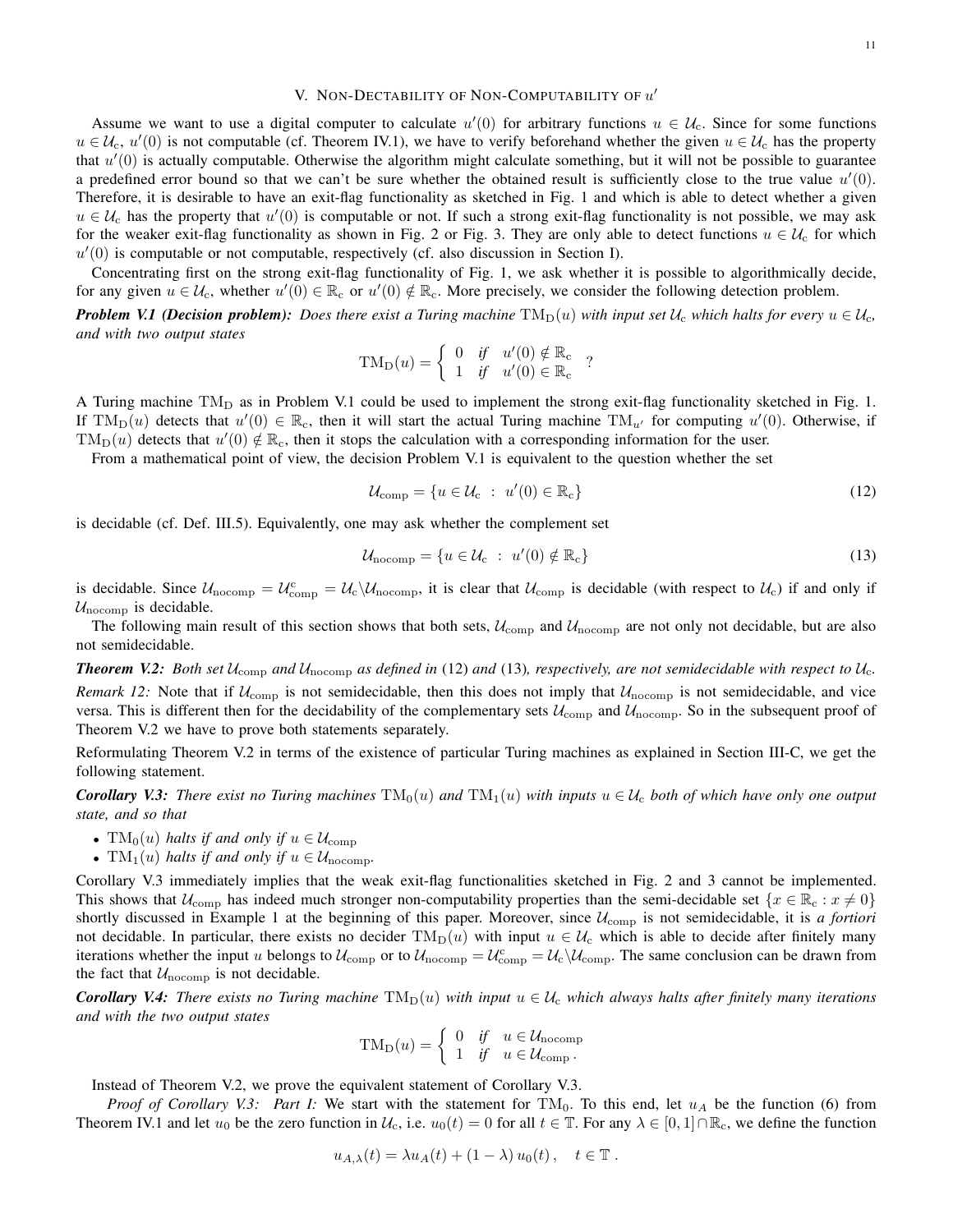12

Since  $u_0 \in \mathcal{U}_{\text{comp}}$ , and according to Theorem IV.1, we have

$$
u_{A,\lambda} \in \mathcal{U}_{\text{comp}} \quad \text{for} \quad \lambda = 0
$$
  
\n
$$
u_{A,\lambda} \in \mathcal{U}_{\text{nocomp}} \quad \text{for all} \quad 0 < \lambda \le 1.
$$
 (14)

In a similar way, we define for  $\lambda \in [0, 1] \cap \mathbb{R}_c$  the trigonometric polynomials

$$
u_{m,\lambda}(t) = \lambda u_m(t) + (1 - \lambda) u_0(t), \quad t \in \mathbb{T},
$$

with  $u_m$  given in (9). Then (8) implies

$$
|u_{A,\lambda}(t) - u_{m,\lambda}(t)| \le \frac{\lambda K_0}{G(m+1)} \le \frac{K_0}{G(m+1)}
$$
\n<sup>(15)</sup>

for all  $t \in \mathbb{T}$  and for every  $\lambda \in [0,1] \cap \mathbb{R}_{c}$ . So  $u_{m,\lambda}$  converges uniformly and effectively to  $u_{A,\lambda}$ , independent of  $\lambda \in [0,1]$ .

After these preparations, we prove the statement of the corollary by contradiction and assume that there exists a Turing machine  $TM_0(u)$  with the properties given in Corollary V.3. Moreover,  $TM_{>0}(\lambda)$  denotes a Turing machine with input  $\lambda \in [0,1] \cap \mathbb{R}_{\alpha}$ , which halts if and only if  $\lambda > 0$ , and which calculates forever if  $\lambda = 0$ . Such a Turing machine does exist because the set  $\{\lambda \in [0,1] \cap \mathbb{R}_{c} : \lambda > 0\}$  is known to be semidecidable [39]. Now we construct a Turing machine  $TM_D(\lambda)$ with input  $\lambda \in [0, 1] \cap \mathbb{R}_{c}$  as follows:

- (i) For any input  $\lambda \in [0,1] \cap \mathbb{R}_c$ , TM<sub>D</sub> determines in a first step,  $u_{A,\lambda} \in \mathcal{U}_c$ . This is possible, because of (15), i.e., because the sequence  ${u_{m,\lambda}}_{m\in\mathbb{N}}$  converges effectively and uniformly to  $u_{A,\lambda}$ , for all  $\lambda \in [0,1] \cap \mathbb{R}_c$ .
- (ii) Afterward, TM<sub>D</sub> starts the two Turing machines  $TM_0(u_{A,\lambda})$  and  $TM_{>0}(\lambda)$  in parallel. It halts if either TM<sub>0</sub> or TM<sub>>0</sub> halts, and it gives the output

$$
TM_D(\lambda) = \begin{cases} 0 & \text{if } TM_0(u_{A,\lambda}) \text{ halts} \\ 1 & \text{if } TM_{>0}(\lambda) \text{ halts.} \end{cases}
$$

Because of (14), the Turing machine TM<sub>0</sub> halts if and only if  $\lambda = 0$ , and by the definition of TM<sub>>0</sub>, the Turing machine TM<sub>>0</sub> halts exactly if  $\lambda > 0$ . So we constructed a Turing machine TM<sub>D</sub> :  $[0,1] \cap \mathbb{R}_{c} \to \{0,1\}$ , which always halts and which is able to decide whether the input  $\lambda \in [0,1] \cap \mathbb{R}_c$  is equal to zero or larger than zero. However, it is well known that such a Turing machine does not exist, because the set  $\{\lambda \in [0,1] \cap \mathbb{R}_{\mathfrak{c}} : \lambda > 0\}$  is not decidable, but is only semidecidable [39]. So we have obtained a contradiction. Therefore, the assumption that  $TM_0(u)$  exists was wrong, which proves the first statement of the corollary.

*Part II*: Also, the proof of the second statement, concerning the existence of  $TM_1$ , is based on the function  $u_A$  defined by (6) in Theorem IV.1. Then for any  $\rho \in [0,1)$ , we consider the Poisson integral  $u_A(\rho, t) = (P_\rho u_A)(t)$  of  $u_A$  given by (29) for  $t \in \mathbb{T}$ . By known properties of the Poisson integral [53], we have that  $u_A(\rho, \cdot) \in C^{\infty}(0, 2\pi)$  for every  $\rho \in [0, 1)$  and  $u_A(1, \cdot) = u_A.$ 

From the definition in (6) and (7), we note that  $u_A$  can be written as a sine series

$$
u_A(t) = \sum_{k=2}^{\infty} b_k \sin(kt), \qquad (16)
$$

with a coefficient sequence  ${b_k}_{k=2}^{\infty}$  whose concrete values are not important here. This representation of  $u_A$  shows that the corresponding Poisson integral is given by

$$
u_A(\rho, t) = \sum_{k=2}^{\infty} b_k \rho^k \sin(kt).
$$

Similarly as for  $u_A$ , we write the partial sums (9) of  $u_A$  as the sine series

$$
u_m(t) = \sum_{k=2}^{m+1} b_k(m) \sin(kt) , \quad t \in \mathbb{T},
$$

where the coefficients  ${b_k(m)}_{k=2}^{m+1}$  depend now on the degree m. The corresponding Poisson integral of  $u_m$  is then given by

$$
u_m(\rho, t) = (\mathcal{P}_{\rho} u_m) (t) = \sum_{k=2}^{m+1} b_k(m) \rho^k \sin(kt).
$$

This shows that  ${u_m(\cdot,t)}_{m=2}^{\infty}$  is a computable sequence of polynomials for every fixed  $t \in \mathbb{T}$  and that  ${u_m(\rho,\cdot)}_{m=2}^{\infty}$  is a computable sequence of trigonometric polynomials for every fixed  $\rho \in [0,1)$ . By the maximum modulus principle (30) for harmonic functions, we get from (8)

$$
|u_A(\rho, t) - u_m(\rho, t)| = \frac{1}{2\pi} \int_0^{2\pi} |u_A(\tau) - u_m(\tau)| \, \mathcal{P}_\rho(t - \tau) \, d\tau \le \max_{\tau \in [0, 2\pi)} |u_A(\tau) - u_m(\tau)| \le \frac{K_0}{G(m+1)} \tag{17}
$$

for all  $\rho \in [0, 1) \cap \mathbb{R}_c$ , using that  $\int_0^{2\pi} \mathcal{P}_\rho(\tau) d\tau = 2\pi$  for every  $\rho \in [0, 1)$ . Thus  $u_m(\rho, t)$  effectively converges to  $u_A(\rho, t)$  as  $m \to \infty$  uniformly for all  $t \in \mathbb{T}$  and all  $\rho \in [0, 1) \cap \mathbb{R}_c$ .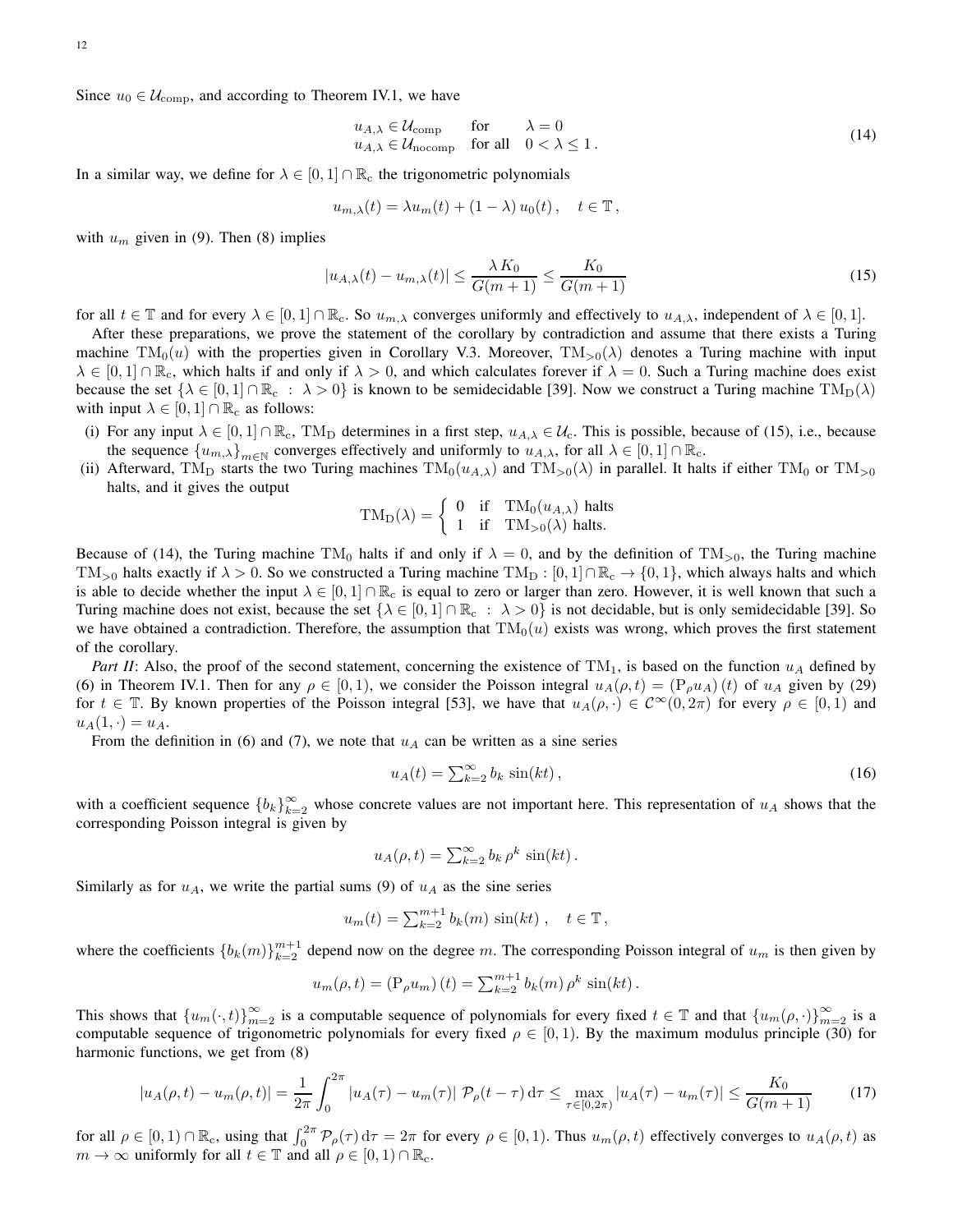So from the previous definition of the functions  $u_A(\rho, \cdot)$ , we see that

*i*) 
$$
u_A(\rho, \cdot) \in C_{ac}(\mathbb{T})
$$
  
\n*ii*)  $u'_A(\rho, \cdot) \in \mathcal{W}$   
\n*iii*)  $u'_A(\rho, 0) \in \mathbb{R}_c$ 

for all  $\rho \in [0, 1) \cap \mathbb{R}_{c}$ . Indeed, Property i) is obvious from  $u_A(\rho, \cdot) \in C^{\infty}(\mathbb{T})$ . Property ii) follows from

$$
\left\|u_A'(\rho,\cdot)\right\|_{\mathcal{W}} = \sum_{k=2}^\infty |k| \ |b_k| \ \rho^k \leq \left\|u_A'\right\|_{\mathcal{W}} < \infty
$$
 ,

and Property iii) is a consequence of the effective convergence noted in (17). Overall, we have shown that  $u_A(\rho, \cdot) \in \mathcal{U}_c$  for all  $\rho \in [0, 1] \cap \mathbb{R}_{c}$  and

$$
u_A(\rho, \cdot) \in \mathcal{U}_{\text{comp}} \quad \text{for} \quad 0 \le \rho < 1u_A(\rho, \cdot) \in \mathcal{U}_{\text{nocomp}} \quad \text{for} \quad \rho = 1.
$$
 (18)

Now we proceed very similarly as in the first part of the proof and assume, in contradiction to the statement of the corollary, that there exists a Turing machine TM<sub>1</sub> with the properties claimed by the corollary. Moreover, let  $TM_{\leq 1}(\rho)$  be a Turing machine with input  $\rho \in [0,1] \cap \mathbb{R}_c$  and which halts after finitely many iterations if and only if  $\rho < 1$ . Otherwise, if  $\rho = 1$ , the Turing machine will never halt. Such a Turing machine does exist because the subset  $\{\rho \in [0,1] \cap \mathbb{R}_{c} : \rho < 1\}$  of  $[0,1] \cap \mathbb{R}_{c}$ is known to be semidecidable [39]. Then we construct a Turing machine  $TM_D(\rho)$  with input  $\rho \in [0,1] \cap \mathbb{R}_c$  as follows:

- (i) For any input  $\rho \in [0,1] \cap \mathbb{R}_c$ , the Turing machine TM<sub>D</sub> first determines the function  $u_A(\rho, \cdot) \in \mathcal{U}_c$ .
- (ii) Afterward, TM<sub>D</sub> starts the Turing machines  $TM_{\leq 1}(\rho)$  and  $TM_1(u_A(\rho, \cdot))$  in parallel, and it halts if either TM<sub> $\leq 1$ </sub> or TM<sub>1</sub> halts with the output

$$
TM_D(\rho) = \begin{cases} 0 & \text{if } TM_{<1}(\rho) \text{ halts} \\ 1 & \text{if } TM_1(u_A(\rho,\cdot)) \text{ halts.} \end{cases}
$$

TM<sub><1</sub>( $\rho$ ) halts if and only if  $\rho < 1$  and because of (18), TM<sub>1</sub> halts if and only if  $\rho = 1$ .

This way, we constructed a decider, i.e. the Turing machine  $TM_D : [0,1] \cap \mathbb{R}_c \to \{0,1\}$  which always halts and which is able to decide whether a given  $\rho \in [0,1] \cap \mathbb{R}_c$  is smaller than 1 or equal to 1. However, it is known that such a Turing machine does not exist because the subset  $\{\rho \in [0,1] \cap \mathbb{R}_{c} : \rho < 1\}$  of  $[0,1] \cap \mathbb{R}_{c}$  is not decidable but only semidecidable [39]. So we arrive at a contradiction. Therefore our assumption that  $TM_1$  exists was wrong, proving the statement of the corollary.

# VI. Non-Detectability of Upper Bounds for  $\left\Vert u'\right\Vert _{\infty}$

As discussed in the introduction, there are many applications where it is not necessary to know  $u'(t)$  at a specific  $t \in \mathbb{R}_c$ , but it would be sufficient to know  $\|u'\|_\infty$ , or at least a good upper bound for  $\|u'\|_\infty$ . Nevertheless, it was shown in Section IV that for  $u \in \mathcal{U}_c$ , the maximum norm  $||u'||_{\infty}$  is generally not algorithmically computable. Therefore, we investigate now whether it is possible to detect at least an upper bound for  $||u'||_{\infty}$ . It will be shown that this is not possible and we discuss consequences for recent quantum based algorithms.

Assume  $u \in \mathcal{U}_c$  and a positive computable number  $\lambda$  is given. Is it possible to decide algorithmically (i.e. by a Turing machine) whether  $\lambda$  is an upper bound for  $||u'||_{\infty}$ ? More formally, we investigate the following problem.

*Definition VI.1: Let*  $u \in U_c$  *be arbitrary. We say that the detection of an upper bound for*  $||u'||_{\infty}$  *is algorithmically solvable if there exists a Turing machine*  $TM_*$  *whose input is a computable number*  $\lambda > 0$  *and which stops if and only if*  $\lambda > \|u'\|_{\infty}$ *. Otherwise, it never halts.*

Note that even through  $TM_*$  generally depends on u, it is not required that  $TM_*$  depends recursively (i.e. algorithmically) on the given function u. So  $TM_*$  might be a Turing machine which was specifically designed (by a human) for the particular but arbitrary  $u \in \mathcal{U}_c$ . Moreover, it is only required that TM<sub>\*</sub> stops if the input is an upper bound for  $||u'||_{\infty}$ . For other inputs, it calculates forever. In other words, we ask whether for an arbitrary given  $u \in \mathcal{U}_c$ , the set

$$
\mathcal{R}_u = \{x \in \mathbb{R}_{\mathbf{c}} : ||u'||_{\infty} < x\}
$$

is semidecidable. The following theorem shows that it is not, and it precisely classifies those  $u \in \mathcal{U}_c$  for which  $\mathcal{R}_u$  is not semidecidable.

**Theorem VI.2:** Let  $u \in \mathcal{U}_c$  with  $||u'||_{\infty} \in \Sigma_1 \backslash \Delta_1$ , arbitrary. Then the problem of detecting an upper bound for  $||u'||_{\infty}$ , as *described by Def. VI.1, is not algorithmically solvable.*

*Proof:* Assume the opposite, namely that there exists an  $u \in \mathcal{U}_c$  with  $||u'||_{\infty} \in \Sigma_1 \setminus \Delta_1$ , so that for this function the problem of detecting an upper bound for  $||u'||_{\infty}$  is algorithmically solvable. We denote by TM<sub>\*</sub> the corresponding Turing machine, and we define for  $i \in \mathbb{N}$  the dyadic rational numbers  $\lambda_{i,k} = k \cdot 2^{-i}, k = 1, \ldots, 2^{i} - 1$ .

First we assume that  $||u'||_{\infty} < \lambda_0 = 1$ , and describe a procedure to find an upper bound for  $||u'||_{\infty}$ . We start the Turing machine TM<sub>\*</sub> with input  $\lambda_{1,1} = 1/2$  and perform the first calculation step of TM<sub>\*</sub>( $\lambda_{1,1}$ ). If, after this first step, TM<sub>\*</sub>( $\lambda_1$ ) already stops, we have found an upper bound  $\lambda_1 = 1/2$ . Otherwise, if TM<sub>\*</sub>( $\lambda_{1,1}$ ) does not stop after the first step, we calculate the second step of  $TM_*(\lambda_{1,1}) = TM_*(\lambda_{2,2})$  and in parallel, we calculate the first steps of  $TM_*(\lambda_{2,1})$  and  $TM_*(\lambda_{2,3})$ . If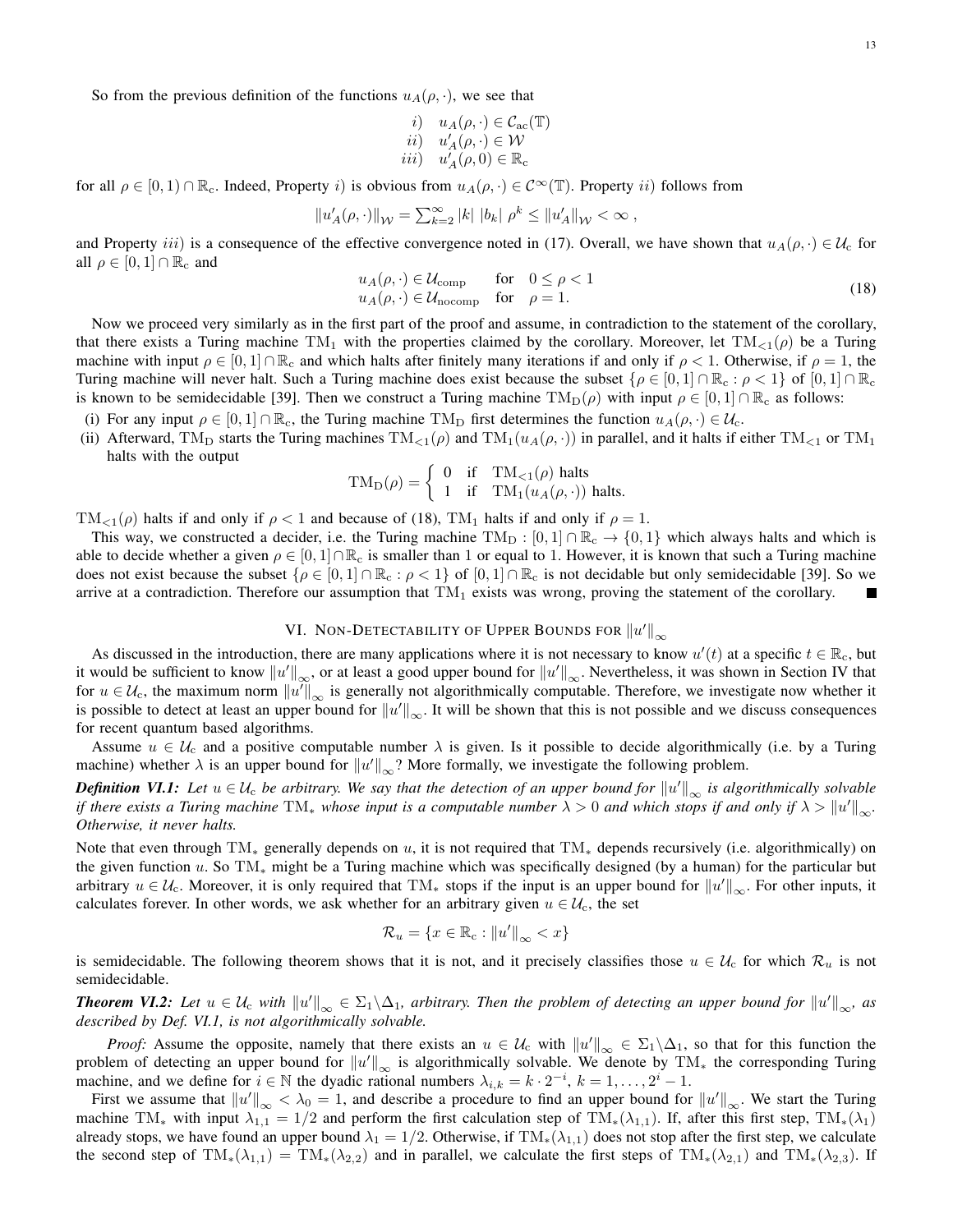one of these three Turing machines stops after this step, we have found a corresponding upper bound  $\lambda_1$  for  $\|u'\|_{\infty}$ , namely the smallest input  $\lambda_{2,k}$  among all Turing machines which stopped in this second step. If no Turing machine has stopped, we calculate the next step of the running Turing machines, and in parallel, we start Turing machines with inputs  $\lambda_{3,1}$ ,  $\lambda_{3,3}$ ,  $\lambda_{3,5}$ ,  $\lambda_{3,7}$ . Again, if at least one of the Turing machines stops after this step, we have found an upper bound  $\lambda_1$  for  $||u'||_{\infty}$ , otherwise we continue with step 4.

Since  $||u'||_{\infty} < 1$  and  $TM_*(\lambda)$  stops for all  $\lambda > ||u'||_{\infty}$ , it is clear that the above procedure stops after finitely many steps with a dyadic rational number  $\lambda_1 < 1$ , as the upper bound for  $||u'||_{\infty}$ . So in particular, we found that  $||u'||_{\infty} < \lambda_1$ . Next, we again apply the above procedure, but start now with the assumption  $||u'||_{\infty} < \lambda_1$ . This yields another dyadic rational number  $\lambda_2 < \lambda_1$  as an upper bound for  $||u'||_{\infty}$ , i.e we find  $||u'||_{\infty} < \lambda_2$ . Now we apply this procedure iteratively to obtain a computable sequence  $\{\lambda_n\}_{n\in\mathbb{N}}\subset [0,1)$  of dyadic rational numbers, so that  $\lambda_{n+1}<\lambda_n$  and  $||u'||_{\infty}<\lambda_n$  for all  $n\in\mathbb{N}$ . Consequently, there exists

$$
\lambda_{\infty} = \lim_{n \to \infty} \lambda_n \tag{19}
$$

which satisfies  $||u'||_{\infty} \leq \lambda_{\infty}$ . Next we show that actually,  $||u'||_{\infty} = \lambda_{\infty}$ . Indeed, assume  $||u'||_{\infty} < \lambda_{\infty}$ . Then there exists a dyadic rational number  $\lambda_*$  so that  $||u'||_{\infty} < \lambda_* < \lambda_{\infty}$ . But this would imply that  $\lambda_* = \lambda_{i,k}$  was an input in the above described algorithm in step i and in all following steps. Consequently  $TM(\lambda_*)$  must have stopped in this previous algorithm, and so there exists an  $n_0$  so that  $\lambda_n < \lambda_*$  for all  $n > n_0$ . But this contradicts (19) and we necessarily have  $||u'||_{\infty} = \lambda_{\infty} = \lim_{n \to \infty} \lambda_n$ . So,  $||u'||_{\infty}$  is the limit of a monotone decreasing computable sequence  $\{\lambda_n\}_{n\in\mathbb{N}}$ . However, since  $||u'||_{\infty} \in \Sigma_1$ , it is also the limit of a monotone increasing computable sequence, i.e. there exists a computable sequence  ${r_n}_{n\in\mathbb{N}}$  of rational numbers with  $r_n \le r_{n+1}$  for all  $n \in \mathbb{N}$  and with  $||u'||_{\infty} = \lim_{n \to \infty} r_n$ . Consequently, it follows that  $||u'||_{\infty} \in \mathbb{R}_c = \Delta_1$ . However, this contradicts the assumption that  $||u'||_{\infty} \in \Sigma_1 \backslash \Delta_1$ . So the Turing machine TM<sub>\*</sub> does not exist.

Theorem VI.2 has practical implications in the theory of quantum computing. There the so-called hidden subgroup problem plays an important role, and recently several quantum algorithms were proposed for solving this problem [41], [42], [43]. These algorithms are generalizations of *Shor's* famous algorithm [54] for breaking *Rivest–Shamir–Adleman* (RSA) and *Diffie– Hellman-Merkle* (DHM) cryptosystems, and generalizations of the *Hallgren's* algorithm [55] for solving *Pell's equation*, and therefore for breaking the *Buchmann–Williams key-exchange* cryptosystem. In particular, these algorithms are much more powerful than Shor's or Hallgren's algorithm and they even allow us to break several lattice-based cryptosystems. Therefore, they provide very interesting approaches to attack so-called post-quantum cryptography methods. However, in contrast to Shor's algorithm, the approaches in [41], [42], [43] explicitly need  $||u'||_{\infty}$  as an input. Without this input, no bounds on the complexity in form of the necessary quantum operations can be derived. Consequently, it would not be possible to claim an exponential speedup of these quantum algorithms compared to the best known classical algorithm. So Theorem VI.2 points to a limitation of these algorithms since it shows that even for a fixed  $u \in \mathcal{U}_c$  the problem of detecting an upper bound for  $\|u'\|_{\infty}$  is not algorithmically solvable. Consequently, such an upper bound can generally not be found algorithmically, but has to be determined explicitly by mathematical methods. Finally, it may be interesting to note that Shor's algorithm is basically an algorithm for finding the period of a function. Using the concrete structure of the prime factorization problem and properties of the quantum Fourier transform, Shor was able to obtain all necessary information about the variation of the function for which the period has to be determined. For more general problems, such a structure is not yet known [56], [57].

### VII. NON-DETECTABILITY FOR THE WAVE EQUATION

This section investigates the detectability of the non-computability of solutions of the wave equation by observing the initial values. We start by giving a short review of the Cauchy problem for the wave equation in  $\mathbb{R}^3$  and recall the results showing that there exist initial values such that the solution is not computable at certain points. Afterward, it is proved that this non-computability is not detectable by a Turing machine.

# *A. The Cauchy problem of the wave equation*

We write  $x = (x_1, x_2, x_3) \in \mathbb{R}^3$  for a vector in  $\mathbb{R}^3$  with its three Cartesian coordinates  $x_1, x_2, x_3 \in \mathbb{R}$  and with its usual norm  $||x|| = (x_1^2 + x_2^2 + x_3^2)^{1/2}$ . For any twice partially differentiable function  $u : \mathbb{R}_+ \times \mathbb{R}^3 \to \mathbb{R}$ , the *Laplace operator*  $\Delta$  is defined for  $(t, x) \in \mathbb{R}_+ \times \mathbb{R}^3$  by

$$
(\Delta u)(t,x) = \frac{\partial^2 u}{\partial x_1^2}(t,x) + \frac{\partial^2 u}{\partial x_2^2}(t,x) + \frac{\partial^2 u}{\partial x_3^2}(t,x),
$$

and  $u_t = \frac{\partial u}{\partial t}$  and  $u_{tt} = \frac{\partial^2 u}{\partial t^2}$  stand for the first and second partial derivative with respect to the time coordinate, respectively. Then we consider the following initial value problem of the three-dimensional wave equation

$$
u_{tt}(t,x) = c^2 (\Delta u) (t,x), \t t > 0, x \in \mathbb{R}^3, u(0,x) = f(x), \t u_t(0,x) = 0, \t x \in \mathbb{R}^3.
$$
 (20)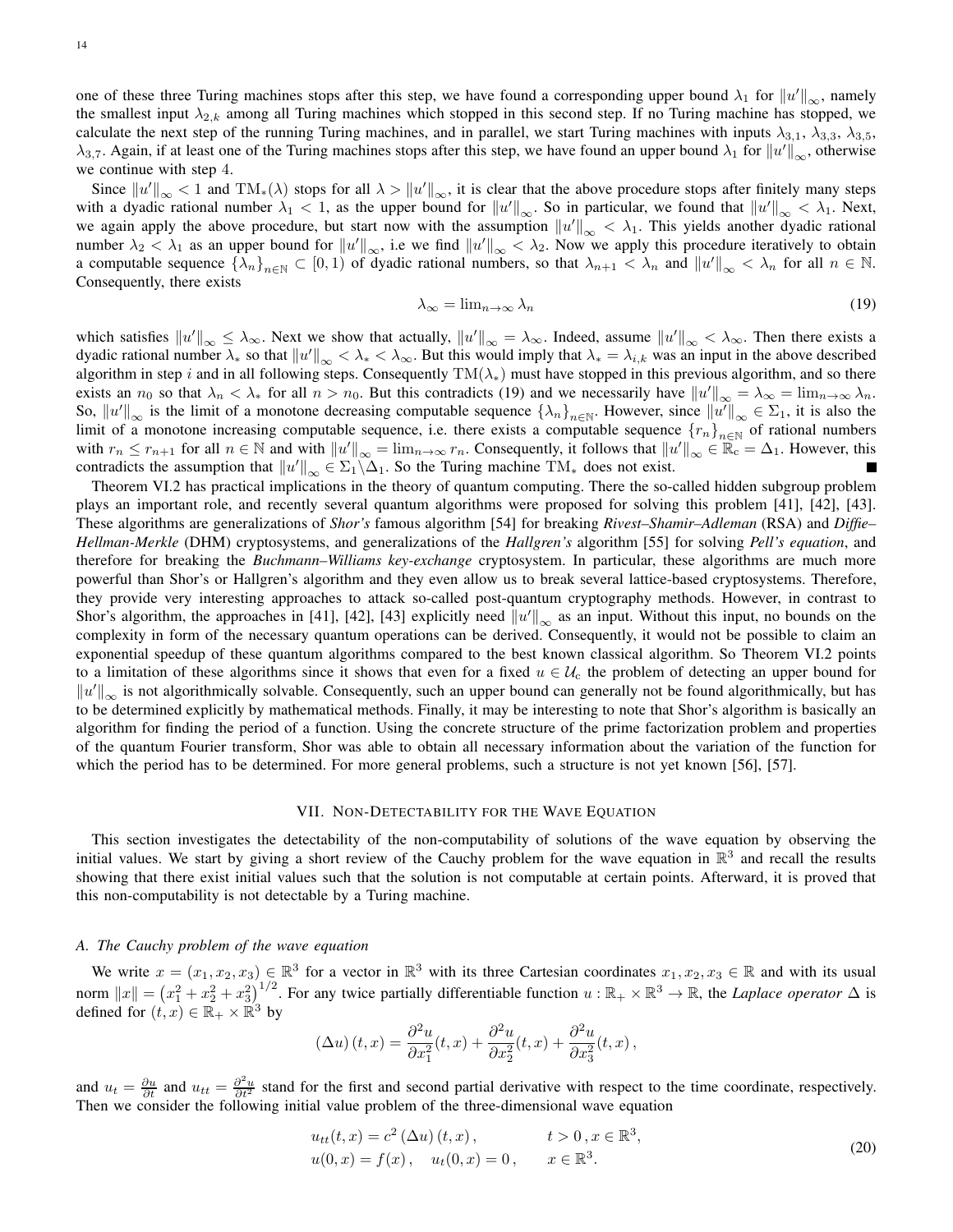$$
u(t,x) = (Wf)(t,x) = \frac{\partial}{\partial t} \left( \frac{1}{4\pi t} \int_{\partial B(x,t)} f(y) \, dF(y) \right)
$$
(21)

for  $t > 0$  and every  $x \in \mathbb{R}^3$ . Therein, one has to integrate over the sphere  $\partial B(x, t) = \{ \xi \in \mathbb{R}^3 : ||\xi - x|| = t \}$  in  $\mathbb{R}^3$  with center  $x \in \mathbb{R}^3$  and radius  $t > 0$ . The surface measure on the three-dimensional sphere is denoted by  $dF$  and we write  $W : f \mapsto u$ for the operator mapping the initial conditions  $f \in C^1(\mathbb{R}^3)$  onto the corresponding solution u of (20).

### *B. Computability of solutions of the wave equation*

As for the ordinary differential operator in Section IV, we ask whether it is true that every computable input f yields a solution  $u$  of (20) which is again computable. It is known that the answer is negative. In particular, [13] constructed a computable function f such that corresponding solution  $u$  of (20) is not computable. In this paper we use a significantly sharper version of this statement taken from [19]. To this end, we define first the set

$$
\mathcal{V}_{\rm c} = \left\{ \begin{array}{c} f \in \mathcal{C}_{\rm c}(\mathbb{R}^3) \cap \mathcal{C}^1(\mathbb{R}^3) \text{ with the properties} \\ \bullet \frac{\partial f}{\partial x_n} \in \mathcal{C}_{\rm ac}(\mathbb{R}) \text{ for } n = 1, 2, 3 \\ \bullet f(x) = 0 \text{ for } ||x|| < \pi \text{ and } ||x|| > 3\pi \end{array} \right\}
$$

of all computable continuous functions, supported on a spherical shell in  $\mathbb{R}^3$ , which are continuously differentiable and for which the partial derivatives (considered as functions of one variable  $x_n$  while the other two variables are kept fixed) are absolutely continuous. It was shown in [19] that the set  $V_c$  contains functions f such that the corresponding solution  $u = W(f)$  of the Cauchy problem (20) is not a computable function. More precisely, the following statement was proven.

*Theorem VII.1: There exists an*  $f \in V_c$  *such that the corresponding solution* (21) *of the initial value problem* (20) *has the property that*  $u(2\pi, 0) = (Wf)(2\pi, 0) \notin \mathbb{R}_c$ .

Theorem VII.1 shows that there are computable initial conditions  $f \in C_c(\mathbb{R}^3) \cap C^1(\mathbb{R}^3)$  with absolutely continuous first partial derivatives so that the solution  $u = Wf$  of the wave equation (20) is not computable at position  $x = (0,0,0) \in \mathbb{R}^3_c$  and at time  $t = 2\pi \in \mathbb{R}_c$ .

Similarly as in Section IV, we decompose  $V_c$  into two complementary subsets

$$
\mathcal{V}_{\text{comp}} = \{ f \in \mathcal{V}_{\text{c}} : (\text{W}f)(2\pi, 0) \in \mathbb{R}_{\text{c}} \}
$$
  

$$
\mathcal{V}_{\text{nocomp}} = \{ f \in \mathcal{V}_{\text{c}} : (\text{W}f)(2\pi, 0) \notin \mathbb{R}_{\text{c}} \}
$$
 (22)

of all those initial values  $f \in V_c$ , which yield a solution that is computable at  $x = (0,0,0) \in \mathbb{R}^3_c$  and  $t = 2\pi \in \mathbb{R}_c$ , and all those that yield a solution which is not computable at this point, respectively. It is clear from (22) that  $V_{\text{nocomp}} = V_{\text{comp}}^{\text{c}} = V_{\text{c}} \setminus V_{\text{comp}}$ and we are going to show in the next subsection that both sets are not semidecidable. To this end, it will be important that the function  $f \in V_c$  in Theorem VII.1 has a particular structure. Consider the set

$$
\mathcal{M}_{c} = \begin{cases} q \in \mathcal{C}_{c}(\mathbb{R}) \cap \mathcal{C}^{1}(\mathbb{R}) \text{ with the properties} \\ \bullet q' \in \mathcal{C}_{ac}(\mathbb{R}) \\ \bullet q(t) = 0 \text{ for } t < \pi \text{ and } t > 3\pi \end{cases}
$$
 (23)

The proof of Theorem VII.1 in [19] constructed a  $q \in \mathcal{M}_c$  such that the corresponding function  $f_q \in \mathcal{V}_c(\mathbb{R}^3)$ , defined by

$$
f_q(x) = q(||x||) = q\left(\sqrt{x_1^2 + x_2^2 + x_3^2}\right), \quad x \in \mathbb{R}^3,
$$
\n(24)

has the properties claimed in Theorem VII.1. For any  $f_q \in V_c$ , constructed as in (24), the closed-form solution of the wave equation (21) is given for  $t > 0$  by

$$
u(t,0) = (\mathbf{W}f_q)(t,0) = \frac{\partial}{\partial t} \left( \frac{1}{4\pi t} \int_{\partial B(0,t)} f(y) \,dF(y) \right) = \frac{\partial}{\partial t} \left( \frac{1}{4\pi t} \int_{\|y\| = t} q(t) \,dF(y) \right) = \frac{\partial}{\partial t} \left( \frac{q(t)}{4\pi t} \cdot 4\pi t^2 \right)
$$
  
=  $q(t) + tq'(t)$ . (25)

In particular, we have  $(Wf_q)(2\pi, 0) = q(2\pi) + 2\pi q'(2\pi)$ . Since  $q \in M_c$  and because  $2\pi \in \mathbb{R}_c$ , we thus have

 $(W f_q) (2\pi, 0) \in \mathbb{R}_c$  if and only if  $q'(2\pi) \in \mathbb{R}_c$ ;.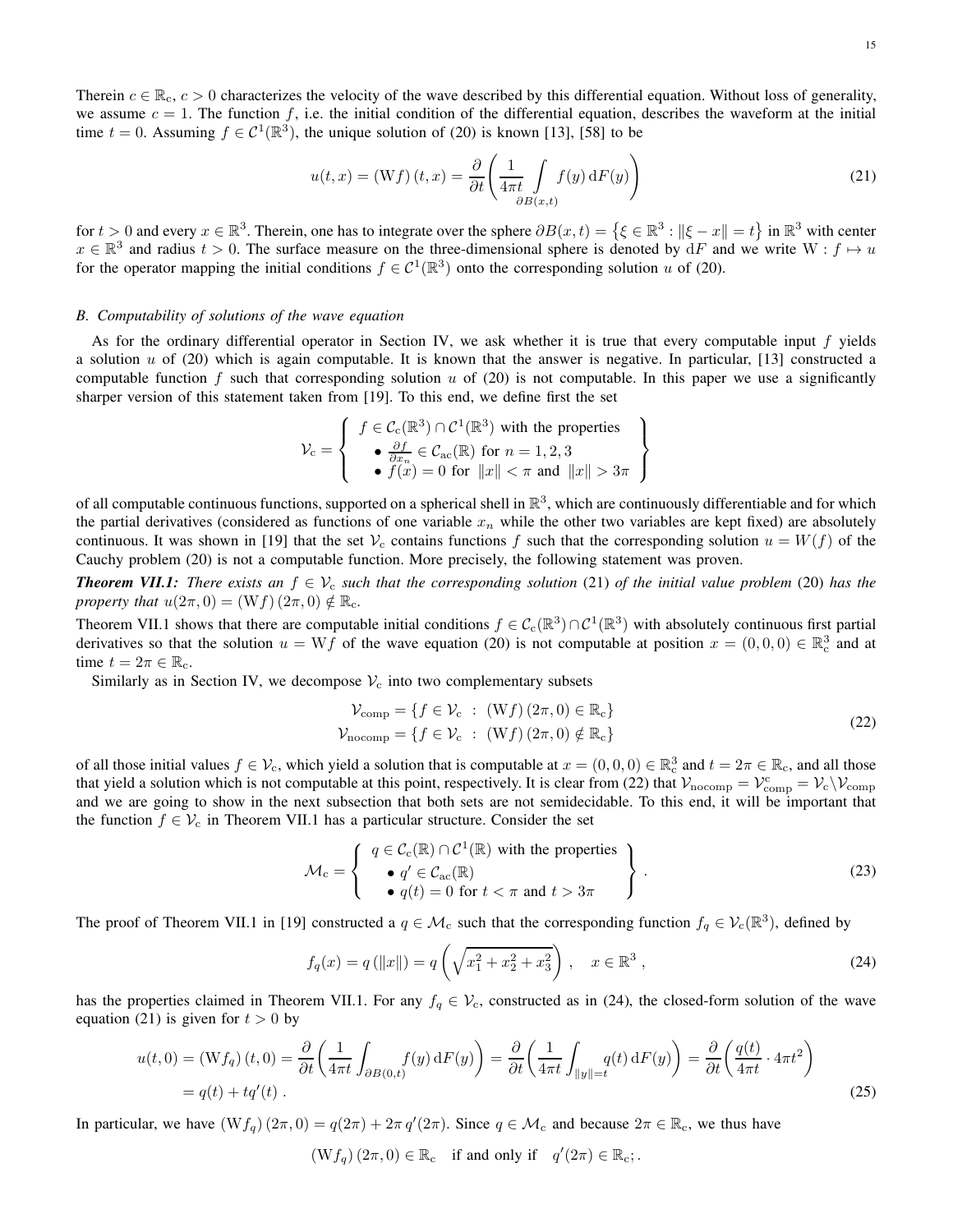This motivates us to define the following complementary subsets of  $\mathcal{M}_c$ ,

$$
\mathcal{M}_{\text{comp}} = \{q \in \mathcal{M}_{\text{c}} : q'(2\pi) \in \mathbb{R}_{\text{c}}\}
$$

$$
\mathcal{M}_{\text{nocomp}} = \{q \in \mathcal{M}_{\text{c}} : q'(2\pi) \notin \mathbb{R}_{\text{c}}\}.
$$

Therefore, the previous discussion can be summarize by the following statement:

*Lemma VII.2:* Let  $f_q \in V_c$  be a function of the form (24) with  $q \in M_c$ . Then  $f_q \in V_{\text{comp}}$  if and only if  $q \in M_{\text{comp}}$ , and *conversely*  $f_q \in V_{\text{nocomp}}$ *, if and only if*  $q \in \mathcal{M}_{\text{nocomp}}$ *.* 

### *C. Detection problems for the wave equation*

Similarly as in Section IV, we are going to show that there exists no decider, i.e. no algorithm which can be implemented on a Turing machine and which is always able to decide after a finite number of iterations whether a given function  $f \in V_c$ belongs to  $V_{\text{comp}}$  or  $V_{\text{nocomp}}$ . So there is no decider which can detect whether  $f \in V_c$  yields a solution (21) of the Cauchy problem (20) which is computable at  $x = 0$  and  $t = 2\pi$  or whether it yields a solution which is not computable at  $x = 0$  and  $t = 2\pi$ . If such a decider would exist, this would imply that  $V_{\text{comp}}$  and  $V_{\text{nocomp}}$  are decidable sets. However, we can prove that both sets are not even semidecidable.

# **Theorem VII.3:** Both sets  $V_{\text{comp}}$  and  $V_{\text{nocomp}}$ , defined in (22), are not semidecidable.

Theorem VII.3 may be reformulated in terms of the existence of a Turing machine with only one output state as explained in Section III-C. This yields the following equivalent reformulation of Theorem VII.3.

*Corollary VII.4: There exist no Turing machines*  $TM_0(f)$  *and*  $TM_1(f)$  *with inputs*  $f \in V_c$ *, in which each has only one output state, and so that*

- $TM_0(f)$  *halts if and only if*  $f \in V_{\text{comp}}$
- $TM_1(f)$  *halts if and only if*  $f \in V_{\text{nocomp}}$ .

Moreover, since both subsets  $V_{\rm comp}$  and  $V_{\rm nocomp}$  are not semidecidable they are *a fortiori* not decidable. Consequently, we immediately have the following observation.

*Corollary VII.5: There exists no Turing machine*  $TM_D$  *with input*  $f \in V_c$ , which always halts after finitely many iterations, *and with the two output states*

$$
TM_D(f) = \begin{cases} 0 & \text{if } f \in \mathcal{V}_{\text{nocomp}} \\ 1 & \text{if } f \in \mathcal{V}_{\text{comp}}. \end{cases}
$$

Similarly as in Section V, we prove Corollary VII.4 instead of the equivalent statement of Theorem VII.3. The idea of the proof is very similar to the proof of Corollary V.3. We mainly have to adapt it to the particular situation of the wave equation.

*Proof of Corollary VII.4: Part I:* We prove first the non-existence of the Turing machine TM<sub>0</sub>. To this end, we notice that there exists a  $q \in \mathcal{M}_{\text{nocomp}} \subset \mathcal{M}_{\text{c}}$  so that the function  $f_q$  defined by (24) belongs to  $\mathcal{V}_{\text{nocomp}}$  (cf. Lemma VII.2). Based on this  $f_q$ , we define for any  $\lambda \in [0,1] \cap \mathbb{R}_c$  the function

$$
f_{\lambda} = \lambda f_q + (1 - \lambda) f_0
$$

with the zero function  $f_0$  of  $\mathcal{V}_c$ , i.e.  $f_0(x) = 0$  for all  $x \in \mathbb{R}^3$ . By this definition,  $f_\lambda \in \mathcal{V}_c$  for every  $\lambda \in [0,1] \cap \mathbb{R}_c$  and since  $f_0 \in \mathcal{V}_{\text{comp}}$ , we have

$$
f_{\lambda} \in \mathcal{V}_{\text{comp}} \quad \text{if} \quad \lambda = 0
$$
  
\n
$$
f_{\lambda} \in \mathcal{V}_{\text{nocomp}} \quad \text{for all} \quad 0 < \lambda \le 1.
$$
 (26)

Now we assume in contradiction to the statement of the corollary that there exists a Turing machine  $TM_0(f)$  with input  $f \in V_c$  and which halts if and only if the input f belongs to  $V_{\text{comp}}$ . Otherwise, if  $f \in V_{\text{nocomp}}$ , it runs forever. Moreover, let  $TM_{>0}(\lambda)$  be the Turing machine with input  $\lambda \in [0,1] \cap \mathbb{R}_c$  which is defined as in Part I of the proof of Corollary V.3. Then we construct a Turing machine  $TM_D(\lambda)$  with input  $\lambda \in [0,1] \cap \mathbb{R}_c$  as follows:

- (i) For the input  $\lambda$ , TM<sub>D</sub> determines first the function  $f_{\lambda}$ . This is possible because  $f_{\lambda} \in V_c$  is a computable continuous function.
- (ii) In a second step, TM<sub>D</sub> starts the two Turing machines  $TM_0(f_\lambda)$  and  $TM_{>0}(\lambda)$  in parallel. The Turing machine stops if either  $TM_0$  or  $TM_{>0}$  stops and gives the output

$$
TM_D(\lambda) = \begin{cases} 0 & \text{if } TM_0(f_\lambda) \text{ halts} \\ 1 & \text{if } TM_{>0}(\lambda) \text{ halts.} \end{cases}
$$

Because of (26), TM<sub>0</sub> halts if and only if  $\lambda = 0$ , and by its definition, TM<sub>>0</sub> halts if and only if  $\lambda > 0$ . In other words, we constructed a decider, i.e. a Turing machine TM<sub>D</sub> that always halts for any input  $\lambda \in [0,1] \cap \mathbb{R}_c$  and which is able to decide whether  $\lambda = 0$  or  $\lambda > 0$ . Nevertheless, such a Turing machine does not exist because the subset  $\{\lambda \in [0,1] \cap \mathbb{R}_{c} : \lambda > 0\}$  of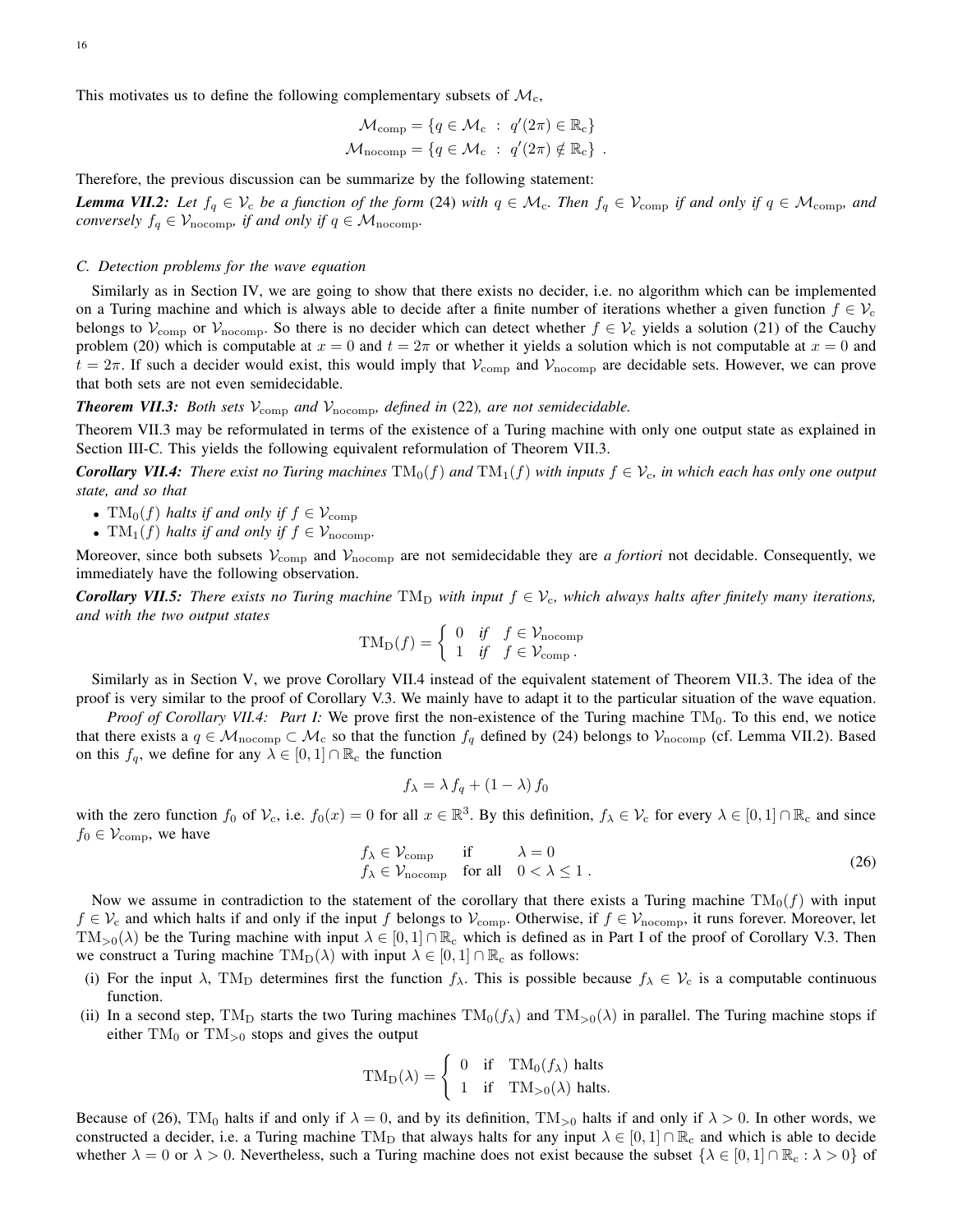

Fig. 5. Illustration of a window function  $w \in C^{\infty}(\mathbb{R})$  used in Part II of the proof of Corollary VII.4 with an interval  $I = \left[\frac{3}{2}\pi, \frac{5}{2}\pi\right]$  on which w is identical equal to 1.

 $[0,1] \cap \mathbb{R}_c$  is known to be not decidable [39]. So we arrived at a contradiction, proving that the Turing machine TM<sub>0</sub> does not exist. Thus the first statement of the corollary is verified.

*Part II:* To prove the second statement, let  $q \in M_{\text{nocomp}}$  be arbitrary. Since q is a computable continuous function on  $[\pi, 3\pi]$ , there exists (cf. Def. III.3) a sequence of trigonometric polynomials  $\{p_m\}_{m\in\mathbb{N}}$  and a recursive function  $e : \mathbb{N} \to \mathbb{N}$ , so that for every  $N \in \mathbb{N}$  and for all  $t \in [\pi, 3\pi]$ ,

$$
|q(t) - p_m(t)| \le 2^{-N} \quad \text{for all } m \ge e(N). \tag{27}
$$

Next we consider for  $\rho \in (0,1] \cap \mathbb{R}_{c}$  the Poisson integral on the upper half plain of q given by

$$
q(\rho, t) = \frac{1}{\pi} \int_{\pi}^{3\pi} q(\tau) \, \frac{\rho}{\rho^2 + (t - \tau)^2} \, \mathrm{d}\tau \, , \quad t \in \mathbb{R} \, ,
$$

and similarly,  $p_m(\rho, t)$  stands for the Poisson integral of the trigonometric polynomial  $p_m$ . By properties of the Poisson integral [53], it follows that  $q(\rho, \cdot) \in C^{\infty}(\mathbb{R})$  for every  $\rho \in (0, 1]$ , and since  $q \in C_c(\mathbb{R})$ , it follows that  $q^{(k)}(\rho, \cdot) \in C_c(\mathbb{R})$  for every  $k \in \mathbb{N}$ . Moreover, for  $\rho = 0$ , we have  $q(0, t) = q(t)$  for all  $t \in \mathbb{R}$ .

The functions  $q(\rho, \cdot)$  and  $p_m(\rho, \cdot)$  are no longer concentrated on the interval  $[\pi, 3\pi]$ . Therefore, we multiply  $q(\rho, \cdot)$  and  $p_m(\rho, \cdot)$  with a window function  $w \in C^{\infty}(\mathbb{R})$  which is constantly equal to 1 on an interval  $I \subset (\pi, 3\pi)$  containing  $2\pi$  and which is equal to 0 outside the interval  $[\pi, 3\pi]$  (cf. Fig. 5 for an illustration of such a window function). The obtained functions

$$
g_{\rho}(t) = w(t) q(\rho, t)
$$
 and  $g_{\rho,m}(t) = w(t) p_m(\rho, t)$ 

are equal to zero outside the interval  $[\pi, 3\pi]$ . In particular,  $g_{\rho} \in C^{\infty}(\mathbb{R})$  and satisfies  $g'_{\rho}(2\pi) = \frac{\partial g}{\partial t}(2\pi, \rho) \in \mathbb{R}_{c}$ . Moreover, similarly as in Part II of the proof of Corollary V.3, the computability of q and properties of the Poisson kernel imply that  $g_{\rho}$ is a computable continuous function. Indeed by the maximum principle of harmonic functions and (27), we have

$$
|g_{\rho}(t) - g_{\rho,m}(t)| = |w(t)| |q(\rho, t) - p_m(\rho, t)| \le \left| \frac{1}{\pi} \int_{\pi}^{3\pi} [q(\tau) - p_m(\tau)] \frac{\rho}{\rho^2 + (t - \tau)^2} d\tau \right|
$$
  

$$
\le K_1 \max_{\tau \in [\pi, 3\pi]} |q(\tau) - p_m(\tau)| \le K_1 2^{-N}
$$

for all  $m \geq e(N)$ , using that there is a constant  $K_1 > 0$  such that

$$
\frac{1}{\pi} \int_{\pi}^{3\pi} \frac{\rho}{\rho^2 + (t - \tau)^2} d\tau \le K_1 \quad \text{for every } \rho \in (0, 1].
$$

So the computable functions  $g_{\rho,m}$  effectively converge to  $g_{\rho}$  as  $m \to \infty$ , uniformly for all  $t \in [\pi, 3\pi]$  and all  $\rho \in (0,1] \cap \mathbb{R}_{c}$ . This verifies that  $g_\rho \in C_c(\mathbb{R})$ . Overall we thus have  $g_\rho \in M_{\text{comp}}$  for every  $\rho \in (0,1] \cap \mathbb{R}_c$ . However, for  $\rho = 0$ , we have  $g_0(t) = w(t) q(0, t) = w(t) q(t)$ . Consequently  $g'_0(2\pi) = q'(2\pi)$  because q was chosen from  $\mathcal{M}_{\text{nocomp}}$ , showing that  $g_0 \in \mathcal{M}_{\text{nocomp}}$ .

Based on the so-defined function  $g_{\rho}$ , we define as in (24) the functions  $f_{\rho}(x) = g_{\rho}(\|x\|)$  for all  $x \in \mathbb{R}^3$ , and Lemma VII.2 shows that

$$
f_{\rho} \in \mathcal{V}_{\text{nocomp}} \quad \text{if} \quad \rho = 0
$$
  
\n
$$
f_{\rho} \in \mathcal{V}_{\text{comp}} \quad \text{for all} \quad 0 < \rho \le 1.
$$
 (28)

The remainder of the proof follows almost exactly the lines in the proof of Corollary V.3. We assume that there exists a Turing machine TM<sub>1</sub>(f) with input  $f \in V_c$  and which halts if and only if the input f belongs to  $V_{\text{nocomp}}$ . Then we consider the Turing machine  $TM_{>0}(\lambda)$  with input  $\lambda \in [0,1] \cap \mathbb{R}_c$  defined as in Part I of the proof of Corollary V.3. Similarly as in part one of this theorem, we can now construct a Turing machine  $\text{TM}_D(\lambda)$  with  $\lambda \in [0,1] \cap \mathbb{R}_c$  and which always halts with the two output states

$$
TM_D(\lambda) = \begin{cases} 0 & \text{if } TM_1(f_\lambda) \text{ halts} \\ 1 & \text{if } TM_{>0}(\lambda) \text{ halts.} \end{cases}
$$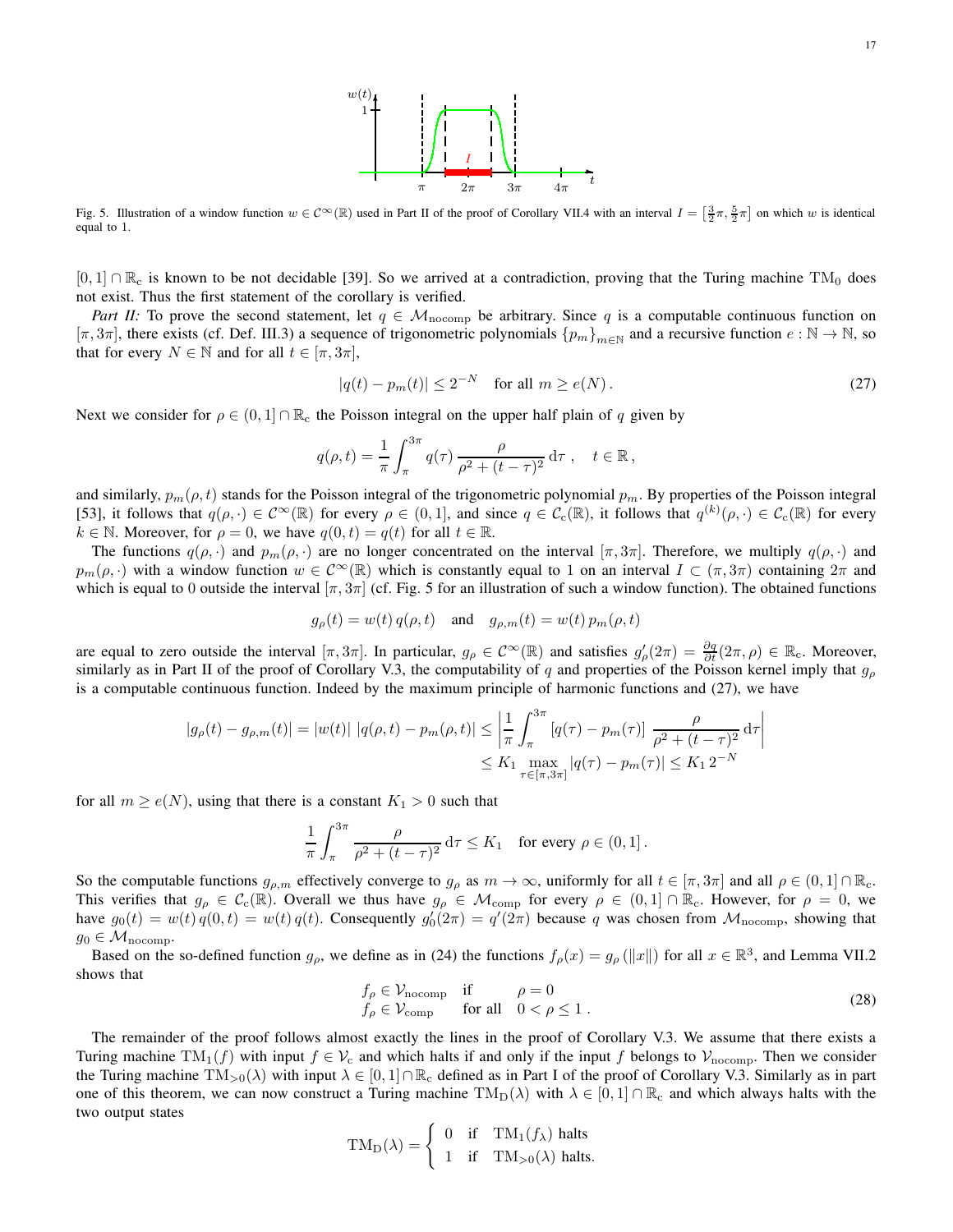Nevertheless, such a Turing machine does not exist because the subset  $\{\lambda \in [0,1] \cap \mathbb{R}_{c} : \lambda > 0\}$  is known to be not decidable [39]. So we obtained a contradiction, proving that the Turing machine  $TM_1$  does not exist.

At the moment, big technology companies are putting a lot of effort into building virtual representations of the real physical world on digital computers. With digital representations, they want to solve real world problems in areas like robotics, autonomous driving, autonomous flight systems, and network optimization for communication systems. "Metaverse" or "digital twins" are the most discussed approaches in this direction. These targeted applications have very critical performance parameters because the digital representation on the Turing machine must be a trustworthy image of the real world. For non-computable physical processes, this is generally not possible, as the results in Sections V-VIII show. Even for computable physical processes, a trustworthy digital approximation may be far too complex from a practical point of view [59].

We would like to come back to the two questions by Daniel Kahneman on human-machine interaction and artificial general intelligence (AGI) which were shortly mentioned at the end of Section II-B. According to Daniel Kahneman [44], it would be very interesting to find problems which can not be solved by machines (even on the basis of artificial intelligence), but which can be solved by humans. Moreover, it would be interesting to find algorithms which are able to autonomously detect such situations, i.e. problems which for some concrete parameters can only be solved by humans, but not by machines. Kahneman calls this "problematic situations". The results of Sections VI and VII answer these questions for all possible machines (including artificial intelligence or AGI machines) which are implemented on digital hardware, i.e. on Turing machines. Please note that at the moment, all commercially available AI applications are implemented on digital hardware. Concretely, the results of Sections VI and VII show that for certain simple, computable, continuously differentiable functions  $u$ , there exists no Turing machine with input  $n \in \mathbb{N}$  and whose output is a computable number  $x_n \in (\|u'\|_{\infty}, \|u'\|_{\infty} + 1/2)$ . Nevertheless, a human can certainly solve this problem by creative work. If, on the other hand, the function u is chosen such that  $||u'||_{\infty} \in \mathbb{R}_c$ , then there exists a Turing machine which can solve this problem. In other words,  $\|u'\|_{\infty} \notin \mathbb{R}_c$  is a problematic situation in the sense of Daniel Kahneman, and the results of Section V show that there exists no Turing machine which is able to recognize this problematic situation. These phenomena can also be shown for solutions of the wave equation (cf. Section VII). It is clear that the two questions by Daniel Kahneman address key functionality requirements of future robotic systems in critical environments. For instance, NASA is developing a vehicle system manager (VSM) for the lunar gateway space station. This robotic system needs to have the corresponding human-robotic collaboration functionality [60].

It should be emphasized that the previous discussion applies only to machine implementations on digital hardware. For other hardware platforms, like neuromorphic or quantum computing, the corresponding questions are open.

### VIII. DISCUSSION AND FUTURE PROBLEMS

It is known that the first derivative of a computable continuously differentiable function is generally not computable. Using the framework of the Zheng-Weihrauch hierarchy, this paper classified precisely the non-computability of u' and  $||u'||_{\infty}$  for functions  $u \in \mathcal{U}_c$ . Then it was shown that there exists *no* Turing machine which is able to detect whether, for a given function  $u \in \mathcal{U}_c$ , it is possible to compute its first derivative at a certain point  $\tau \in \mathbb{T}$  under an effective control of the approximation error. In other words, there is no way that a digital machine can autonomously detect whether  $u'(\tau)$  is a computable number from observing the input  $u \in \mathcal{U}_c$ . Even modern machine learning algorithms will never be able to learn to distinguish between functions in  $U_c$  with a computable first derivative and with a non-computable first derivative, respectively. Even further, it was shown that no Turing machine exists which is able to detect an upper bound for  $||u'||_{\infty}$  for all  $u \in \mathcal{U}_c$ . The paper also presented a similar negative result concerning the detectability of non-computability for solutions of the wave equation.

The results of this paper show fundamental limitations of digital computers for simulating continuous physical problems, in particular for simulating analog circuits and systems. We would like to discuss some ways to circumvent these problems.

1) *Analog computing:* Our results are based on the computing model of a Turing machine which is in fact a theoretical model for any algorithm which can be implemented on a digital computer. For analog computers, these restrictions do not apply. So analog computing might have advantages over digital signal processing for some computational problems (such as the detection problem discussed in this paper), which cannot be solved on digital computers. Additionally, analog computing is known to have potentially significant advantages in terms of energy consumption, computation time and bandwidth efficiency; active research in this field still exists (see, e.g., [61], [62], [63], [64], [65], [66]). Moreover, novel approaches and materials have recently stimulated new research on analog computing [67], [68]. With that said, we believe that it is a very interesting research area and would like to identify more problems which can, in principle, be solved by means of analog computers, but not with digital hardware, and vice versa.

2) *Restriction of the input set:* We might restrict the input to a certain subset  $U_d \subset U_c$ . Then Problem V.1 might be solvable for this subset. Results in this direction were already presented in [19]. There, two subsets  $U_i \subset U_c$ ,  $i = 1, 2$ , defined by

$$
U_1 = \{ v \in U_c : v'' \in L_c^1(\mathbb{T}) \}
$$
  
 
$$
U_2 = \{ v \in U_c : v \in H_c^s(\mathbb{T}), s > 3/2 \}
$$

were given so that for any  $u \in U_i$ ,  $i = 1, 2$ , its first derivative u' is a computable continuous function. So in particular, for any  $u \in \mathcal{U}_i$ ,  $i = 1, 2$ , one has  $u'(0) \in \mathbb{R}_c$ . Therein, the set  $H_c^s(\mathbb{T})$  stands for all functions which are computable in the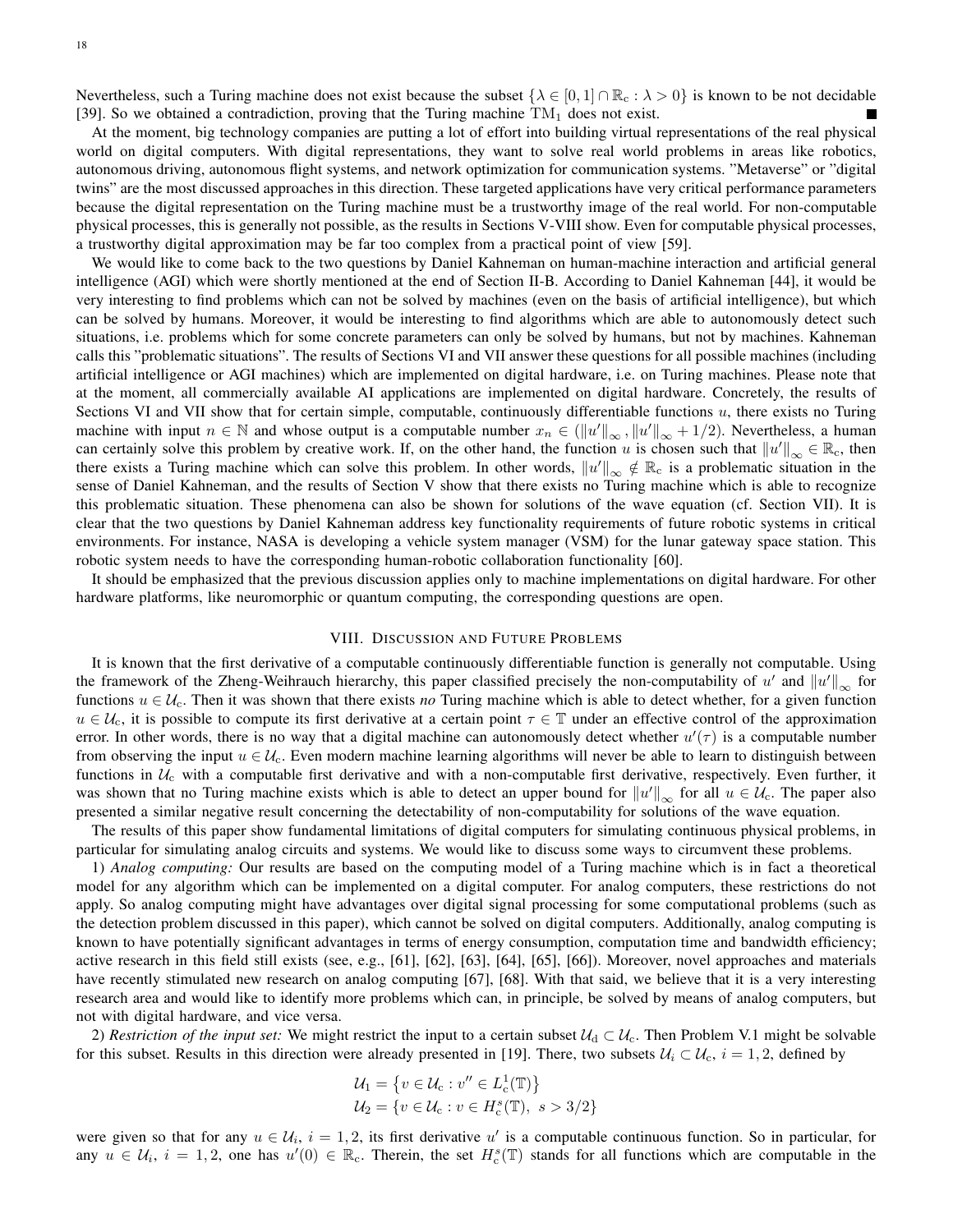usual Sobolov space  $H^s(\mathbb{T}) = W^{s,1}(\mathbb{T})$ , and we refer to [19] for a precise definition of the subsets  $\mathcal{U}_1$  and  $\mathcal{U}_2$ . In view of these results, we think it is an interesting problem of future research, characterizing subsets of  $U_c$ , so that for these subsets Problem V.1 will have a positive answer.

3) *Dependence on the description of the argument:* In Section VI, we investigated the problem of detecting upper bounds on  $||u'||_{\infty}$ . There, we considered only possible upper bounds  $\lambda(u)$  for functions  $||u'||_{\infty}$ ,  $u \in \mathcal{U}_c$ , which are computable functions by themselves. As for any computable function  $\lambda$ , this implies that its value  $\lambda(u)$  does not depend on the actual description of its argument u. However, one could also omit the restriction of  $\lambda$  to be computable and consider instead computable mappings from descriptions of the input onto descriptions of the output. This approach might yield new insights but needs to be left for future research.

4) *Computing models with real numbers:* Turing machines can only compute with rational numbers. This is the reason why they can't *exactly* calculate the solution of even very simple differential equations (cf. Sec. III-A). However, there do exist computing models which are able to operate with arbitrary real numbers [50]. These models cannot be implemented with present-day digital technology, in contrast to Turing machines discussed before. Nevertheless, it is an interesting question whether these computing models allow in principle an exact simulation of arbitrary networks. Yet, based on the results in [50], it can easily be shown that this theoretical computing model (a so-called *Blume-Shub-Smale (BBS) machine*) is also too weak to allow for an exact calculation of solutions of very simple differential equations in finitely many computation steps. Indeed, it was shown in [50] that every BSS-machine which stops after finitely many iterations, always defines at its output a polynomial or rational function on certain subintervals of its domain. So the output of a BSS-machine can never be an exponential function. This shows that, similarly as for Turing machines (cf. Sec. III-A), solutions of arbitrary RLC-networks cannot be calculated exactly on BSS-machines. To put it differently, the output  $p$  of an BSS-machine always satisfies the differential equation  $p^{(n)}(t) = 0$  for all  $t \in I$ , where I is a sub-interval of the domain of the BSS-machine and  $n \in \mathbb{N}$  is a certain integer. However, these simple differential equations are basically irrelevant for describing any non-trivial analog circuit. So even a much more powerful computing model, as the one in [50], does not allow us to compute solutions of simple differential equations exactly with finitely many iterations. Thus, even with such powerful computing models one has to rely on approximation procedures which allow for an effective control of the approximation error, i.e. one still has to investigate whether certain operations are computable (with respect to the actual computing model) or not.

5) *General Purpose Analog Computer by Shannon:* Yet another interesting approach to be investigated in further research is Shannon's famous General Purpose Analog Computer (GPAC) [69]. Even though it was recently found that this computing model is equivalent to the Turing machine as far as computability and complexity is concerned [66], [70], it would be interesting to investigate the detection problems of this paper within this framework.

6) *Computable sets:* There might be an other interesting way to look on the problems discussed in this paper, namely by using the notion of *computable sets* (see, e.g., [71]). Using this approach, one may consider the set

$$
A = \{ f \in \mathcal{U}_c : f' \text{ is computable from } f \}
$$

of all functions in  $U_c$  for which the first derivative is again a computable function. Then the question whether the computability of  $f'$  is decidable can be reformulated as the question whether A is a computable set. Nevertheless, whereas [71] considers computable sets in  $\mathbb{R}^n$ , our sets belong to infinite dimensional spaces so that the above reformulation of our problem might not be that straight forward and left, therefore, for further research.

Moreover, it might be interesting to investigate how the results of this paper and of [59] imply limitations on the ability to build trustworthy digital representations of continuous real world problems based on metaverse and digital twin approaches.

### APPENDIX

# *A. The Poisson integral*

Let  $f \in L^1(\mathbb{T})$  be a function on  $\mathbb{T}$ , then for any  $0 \le r < 1$  and  $t \in \mathbb{T}$ , its *Poisson integral* is defined to be

$$
f(r,t) = \left(\mathbf{P}_r f\right)(t) = \frac{1}{2\pi} \int_{\mathbb{T}} f(\tau) \mathcal{P}_r(t-\tau) d\tau , \qquad (29)
$$

.

with the Poisson kernel

$$
\mathcal{P}_{\rho}(t) = \frac{1 - \rho^2}{1 - 2\rho \cos(t) + \rho^2}
$$

It is well known (cf., e.g., [72, Theorem 11.8]) that for  $f \in \mathcal{C}(\mathbb{T})$ ,  $P_r f$  satisfies the maximum-modulus principle

$$
\max_{t \in \mathbb{T}} |(P_r f)(t)| \le ||f||_{\infty} , \quad \text{for all } 0 \le r < 1 ,
$$
\n(30)

and  $\lim_{r\to 1} ||P_rf - f||_{\infty} = 0$ . The later implies in particular that  $\lim_{r\to 1} ||P_rf||_{\infty} = ||f||_{\infty}$ . If f is even continuously differentiable on  $\mathbb{T}$ , i.e.  $f \in C^1(\mathbb{T})$ , one additionally has  $\lim_{r \to 1} ||P_r f'||_{\infty} = ||f'||_{\infty}$  and

$$
\left(\mathbf{P}_r f'\right)(t) = \frac{\mathrm{d}}{\mathrm{d}t} \left(\mathbf{P}_r f\right)(t) , \quad t \in \mathbb{T} . \tag{31}
$$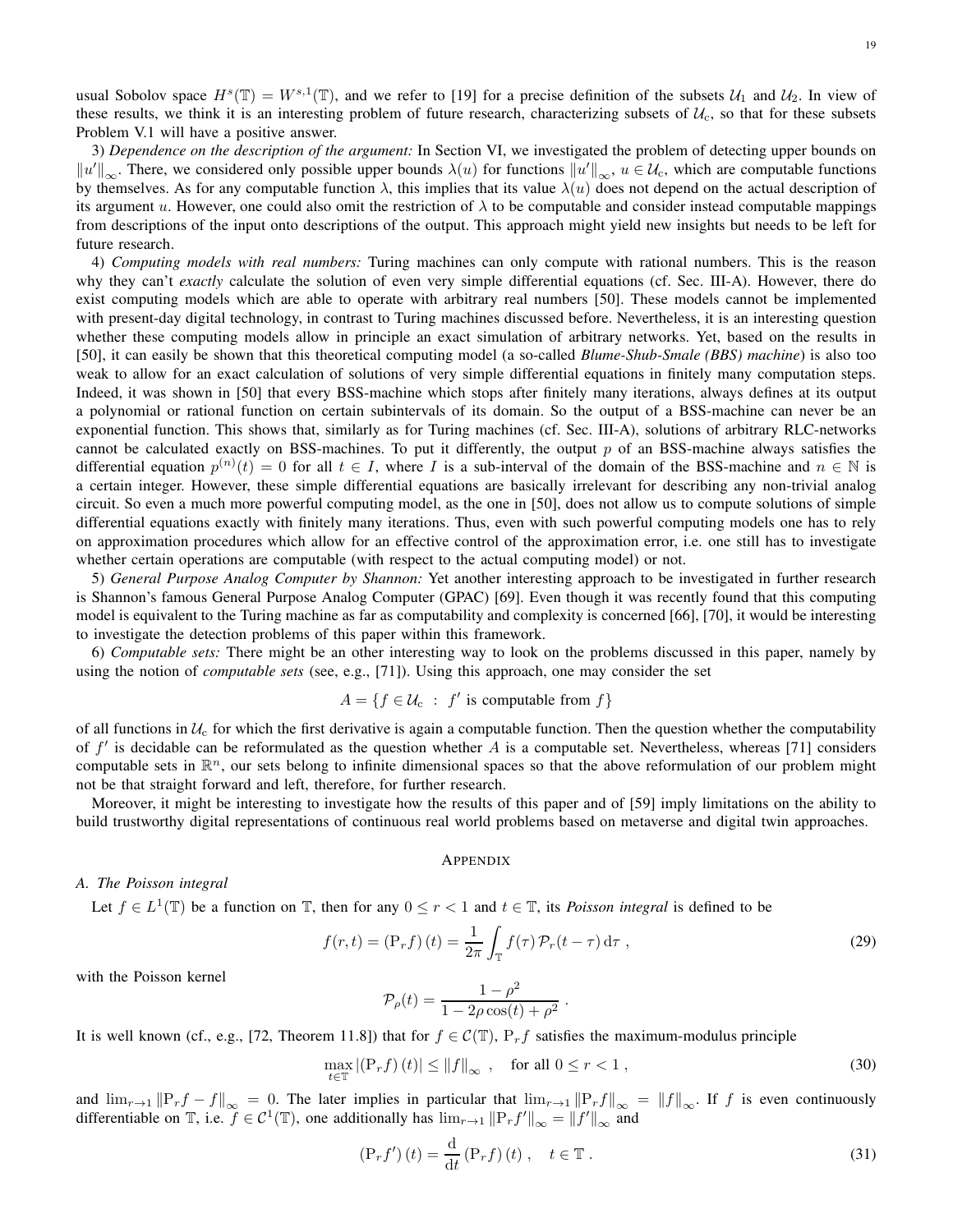*Lemma A.1:* Let  $f \in C^1(\mathbb{T})$  and let  $\{f_n\}_{n\in\mathbb{N}}$  be a sequence in  $C^1(\mathbb{T})$  so that  $\lim_{n\to\infty}||f - f_n||_{\infty} = 0$ . If there exists a  $g \in \mathcal{C}(\mathbb{T})$  *so that*  $\lim_{n \to \infty} ||g - f'_n||_{\infty} = 0$ *, then*  $f' = g$ *.* 

*Proof:* Since  $P_r : C(\mathbb{T}) \to C(\mathbb{T})$  is bounded (cf. (30)) for every  $0 \le r < 1$ , the assumptions of the lemma imply

$$
\left(\mathbf{P}_r g\right)(t) = \lim_{n \to \infty} \left(\mathbf{P}_r f'_n\right)(t) = \lim_{n \to \infty} \frac{\mathrm{d}}{\mathrm{d}t} \left(\mathbf{P}_r f_n\right)(t), \quad t \in \mathbb{T},
$$

and

$$
\lim_{n \to \infty} \left( P_r f_n \right) (t) = \left( P_r f \right) (t) \,, \quad t \in \mathbb{T} \,.
$$

By the properties of the Poisson integral, this also holds for the derivative, i.e.

$$
\lim_{n \to \infty} \frac{d}{dt} \left( P_r f_n \right) (t) = \frac{d}{dt} \left( P_r f \right) (t) = \left( P_r f' \right) (t), \quad t \in \mathbb{T},
$$

where the last equality follows from (31) because  $f \in C^1(\mathbb{T})$ . Consequently, we have  $(P_r g)(t) = (P_r f')(t)$  for all  $0 \le r < 1$ and  $t \in \mathbb{T}$ . Since  $P_r$  is linear, we therefore have

$$
0 = \lim_{r \to 1} \left[ \mathbf{P}_r(f' - g) \right](t) = f'(t) - g(t) , \quad \text{for all } t \in \mathbb{T} ,
$$

Г

proving that  $f' = g$ .

### ACKNOWLEDGMENT

H. Boche would like to thank Ignacio Cirac for hints and questions regarding the computability of physical theories, in particular, of physical parameters. He further thanks Eike Kiltz and Alexander May for discussions and questions about quantum algorithms for the computation of hidden subgroups of computable functions and related problems in cryptanalysis of "post-quantum cryptography", and he thanks Frank Fitzek for interesting discussions on metaverse and digital twin approaches.

### **REFERENCES**

- [1] N. Merhav and M. J. Weinberger, "On universal simulation of information sources using training data," *IEEE Trans. Inf. Theory*, vol. 50, no. 1, pp. 5–20, 2004.
- [2] K. Fang, X. Wang, M. Tomamichel, and M. Berta, "Quantum channel simulation and the channel's smooth max-information," *IEEE Trans. Inf. Theory*, vol. 66, no. 4, pp. 2129–2140, 2020.
- [3] A. Brambilla and D. D'Amore, "Method for steady-state simulation of strongly nonlinear circuits in the time domain," *IEEE Trans. Circuits Syst. I. Fundam. Theory Appl.*, vol. 48, no. 7, pp. 885–889, Jul. 2001.
- [4] W. Chen, X. Han, C. Chang, G. Liu, and R. Dömer, "Out-of-order parallel discrete event simulation for transaction level models," *IEEE Trans. Comput.*-*Aided Design Integr. Circuits Syst.*, vol. 33, no. 12, pp. 1859–1872, Dec. 2014.
- [5] R. Alur, T. A. Henzinger, G. Lafferriere, and G. J. Pappas, "Discrete abstractions of hybrid systems," *Proc. IEEE*, vol. 88, no. 7, pp. 971–984, 2000.
- [6] S. B. Cooper, B. Löwe, and A. Sorbi, Eds., *New Computational Paradigms: Changing Conceptions of What is Computable*. New York: Springer Verlag, 2008.
- [7] H. Boche and V. Pohl, "Can every analog system be simulated on a digital computer?" in *Proc. 45th Intern. Conf. on Acoustics, Speech, and Signal Processing (ICASSP)*, virtual Barcelona, Spain, May 2020, pp. 1783–1787.
- [8] A. Church, "An unsolvable problem of elementary number theory," *Amer. J. Math.*, vol. 58, no. 2, pp. 345–363, Apr. 1936.
- [9] A. M. Turing, "On computable numbers, with an application to the Entscheidungsproblem," *Proc. London Math. Soc.*, vol. s2-42, no. 1, pp. 230–265, 1937.
- [10] E. Specker, "Nicht konstruktiv beweisbare Sätze der Analysis," *J. Symbolic Logic*, vol. 14, no. 3, pp. 145–158, Sep. 1949.
- [11] J. Myhill, "A recursive function, defined on a compact interval and having a continuous derivative that is not recursive," *Michigan Math. J.*, vol. 18, no. 2, pp. 97–98, 1971.
- [12] M. B. Pour-El and I. Richards, "The wave equation with computable initial data such that its unique solution is not computable," *Adv. Math.*, vol. 39, no. 3, pp. 215–239, 1981.
- [13] M. B. Pour-El and N. Zhong, "The wave equation with computable initial data whose unique solution is nowhere computable," *Math. Logic Quart.*, vol. 43, no. 4, pp. 499–509, 1997.
- [14] D. S. Graça, M. L. Campagnolo, and J. Buescu, "Computability with polynomial differential equations," *Advances in Applied Mathematics*, vol. 40, pp. 330–349, 2008.
- [15] D. S. Graça, N. Zhong, and J. Buescu, "Computability, noncomputability and undecidability of maximal intervals of Ivps," *Trans. Amer. Math. Soc.*, vol. 361, no. 6, pp. 2913–2927, 2009.
- [16] D. S. Graça and N. Zhong, "Computability of differential equations," in *Handbook of Computability and Complexity in Analysis*, ser. Theory and Applications of Computability, V. Brattka and P. Hertling, Eds. Springer, 2021, pp. 71–99.
- [17] X. Zheng and K. Weihrauch, "The arithmetical hierarchy of real numbers," *Math. Log. Quart.*, vol. 47, no. 1, pp. 51–65, 2001.
- [18] H. Boche, R. F. Schaefer, and H. V. Poor, "Identification capacity of channels with feedback: Discontinuity behavior, super-activation, and Turing computability," *IEEE Trans. Inf. Theory*, vol. 66, no. 10, pp. 6184–6199, Oct. 2020.
- [19] H. Boche and V. Pohl, "Turing meets circuit theory: Not every continuous-time LTI system can be simulated on a digital computer," *IEEE Trans. Circuits Syst. I, Reg. Papers*, vol. 67, no. 12, pp. 5051–5064, Dec. 2020.
- [20] M. B. Pour-El and I. Richards, "Noncomputability in analysis and physics: A complete determination of the class of noncomputable linear operators," *Adv. Math.*, vol. 48, no. 1, pp. 44–74, 1983.
- [21] H. Boche and U. J. Mönich, "Turing computability of Fourier transforms of bandlimited and discrete signals," *IEEE Trans. Signal Process.*, vol. 68, pp. 532–547, 2020.
- [22] H. Boche and V. Pohl, "Calculating the spectral factorization and outer functions by sampling-based approximations Fundamental limitations," *J. Approx. Theory*, vol. 257, no. 105450, Jun. 2020.
- [23] H. Boche and V. Pohl, "On the algorithmic solvability of spectral factorization and applications," *IEEE Trans. Inf. Theory*, vol. 66, no. 7, pp. 4574–4592, Jul. 2020.
- [24] H. Boche and U. J. Mönich, "Algorithmic computability of the signal bandwidth," IEEE Trans. Inf. Theory, vol. 67, no. 4, pp. 2450–2471, Apr. 2021.